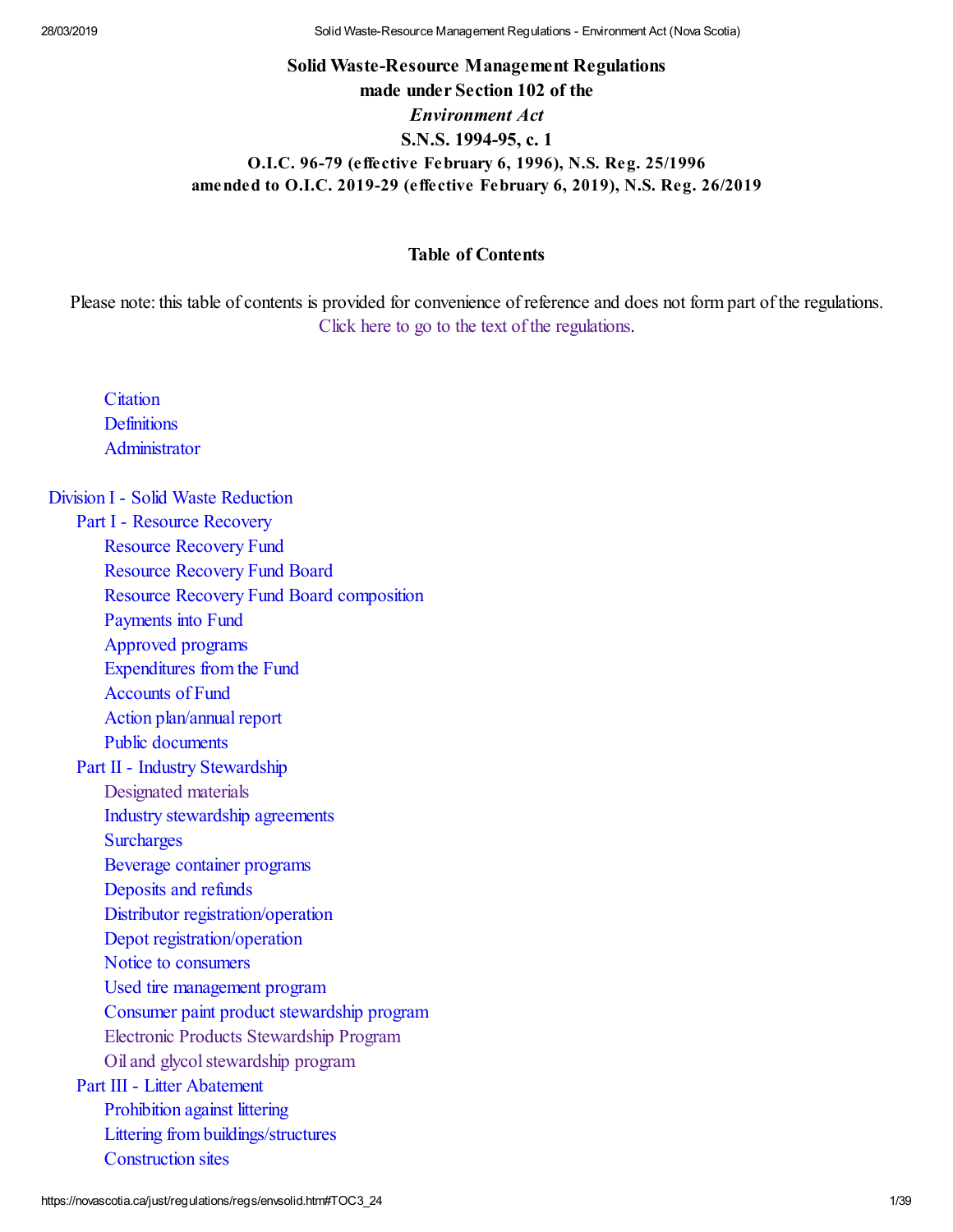[Convenience stores, fast food and vending outlets](https://novascotia.ca/just/regulations/regs/envsolid.htm#TOC3_28) [Public and private events](https://novascotia.ca/just/regulations/regs/envsolid.htm#TOC3_29) [Flyers/advertisements](https://novascotia.ca/just/regulations/regs/envsolid.htm#TOC3_30) [Structures/vehicles on ice](https://novascotia.ca/just/regulations/regs/envsolid.htm#TOC3_31) [Part IV - Composting](https://novascotia.ca/just/regulations/regs/envsolid.htm#TOC2_4) [Application](https://novascotia.ca/just/regulations/regs/envsolid.htm#TOC3_32) [Regulated activities](https://novascotia.ca/just/regulations/regs/envsolid.htm#TOC3_33) [Approval application information](https://novascotia.ca/just/regulations/regs/envsolid.htm#TOC3_34) [Requirements](https://novascotia.ca/just/regulations/regs/envsolid.htm#TOC3_35) [Division II - Disposal of Municipal Solid Waste](https://novascotia.ca/just/regulations/regs/envsolid.htm#TOC1_2) **[Bans](https://novascotia.ca/just/regulations/regs/envsolid.htm#TOC3_36)** [Regulated activities](https://novascotia.ca/just/regulations/regs/envsolid.htm#TOC3_37) [Approval application information](https://novascotia.ca/just/regulations/regs/envsolid.htm#TOC3_38) [Additional information - landfill](https://novascotia.ca/just/regulations/regs/envsolid.htm#TOC3_39) [Additional information - incinerator](https://novascotia.ca/just/regulations/regs/envsolid.htm#TOC3_40) [Records and reports](https://novascotia.ca/just/regulations/regs/envsolid.htm#TOC3_41) [Open burning ban](https://novascotia.ca/just/regulations/regs/envsolid.htm#TOC3_42) **[Incineration](https://novascotia.ca/just/regulations/regs/envsolid.htm#TOC3_43)** [Minimum standards for stack emissions](https://novascotia.ca/just/regulations/regs/envsolid.htm#TOC3_44) [Division III - Regional Solid Waste-Resource Management Plans Regional Requirements](https://novascotia.ca/just/regulations/regs/envsolid.htm#TOC1_3) [Establishment of regions](https://novascotia.ca/just/regulations/regs/envsolid.htm#TOC3_45) [Role of the regions](https://novascotia.ca/just/regulations/regs/envsolid.htm#TOC3_46) [Contents of plan](https://novascotia.ca/just/regulations/regs/envsolid.htm#TOC3_47) [Division IV - Financial Assistance](https://novascotia.ca/just/regulations/regs/envsolid.htm#TOC1_4) [Plans, studies and audits that qualify for assistance](https://novascotia.ca/just/regulations/regs/envsolid.htm#TOC3_48)

[Proposals](https://novascotia.ca/just/regulations/regs/envsolid.htm#TOC3_49) [Review of application](https://novascotia.ca/just/regulations/regs/envsolid.htm#TOC3_50) [Technical steering committee](https://novascotia.ca/just/regulations/regs/envsolid.htm#TOC3_51) [Payment of assistance](https://novascotia.ca/just/regulations/regs/envsolid.htm#TOC3_52) [Effective date](https://novascotia.ca/just/regulations/regs/envsolid.htm#TOC3_53)

[Schedule "A"—Approved Programs](https://novascotia.ca/just/regulations/regs/envsolid.htm#TOC1_5)

[Schedule "B"—Designated Materials Banned from Destruction or Disposal in Landfills and Incinerators](https://novascotia.ca/just/regulations/regs/envsolid.htm#TOC1_6)

[Schedule "C"—Electronic Products Included in theElectronic Product Stewardship Program](https://novascotia.ca/just/regulations/regs/envsolid.htm#TOC1_7)

[Schedule "D"— Stack Discharge Limits \(at 11% oxygen\)](https://novascotia.ca/just/regulations/regs/envsolid.htm#TOC1_8)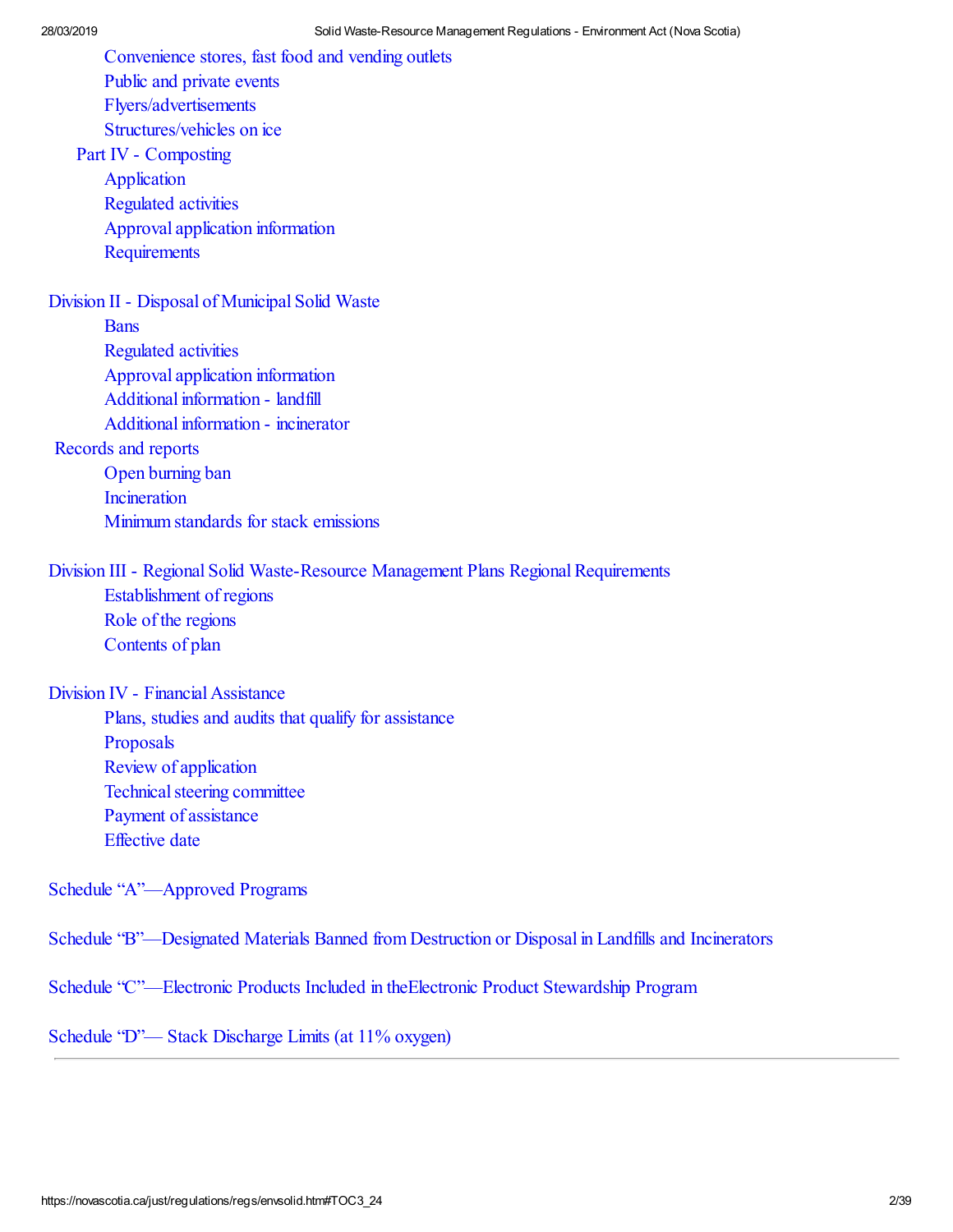#### **Citation**

**1** These regulations may be cited as the "Solid Waste-Resource Management Regulations".

#### **Definitions**

**2** In these regulations,

"Act" means the *Environment Act*;

"Administrator" means a person designated by the Minister pursuant to Section 3 of these regulations and includes an acting Administrator;

"approved program" means a program approved by the Minister pursuant to Section 7 of these regulations;

"backyard composting" means composting at a residential dwelling unit of organic solid waste, including grass clippings, leaves or food waste, where

- (i) the waste is generated by the residents of the dwelling unit or neighbouring dwelling units or both, and
- (ii) not more than 10  $\text{m}^3$  is processed annually;

"beverage" means any liquid that is a ready to serve drink, but does not include milk, milk products, soya milk or concentrates;

"beverage container" means a container of less than 5 litres which contains or has contained a beverage and was sealed by the manufacturer after the beverage was placed in it;

"Board" means the Resource Recovery Fund Board established pursuant to Section 5 of these regulations;

"compost" means a product of composting which is used or sold for use as a soil amendment, artificial topsoil or growing medium or for some other application to land;

"composting" means the biological decomposition of organic materials, substances or objects under controlled circumstances to a condition sufficiently stable for nuisance-free storage and safe use in land applications;

"construction and demolition debris" means materials which are normally used in the construction of buildings, structures, roadways, walls and other landscaping material, and includes, but is not limited to, soil, asphalt, brick, mortar, drywall, plaster, cellulose, fibreglass fibres, gyproc, lumber, wood, asphalt shingles, and metals;

"Department" means the Department of the Environment;

"depot" means a place registered with the Board pursuant to Section 17 of these regulations and is operated for the collection of redeemable beverage containers, post-consumer paint products or other materials;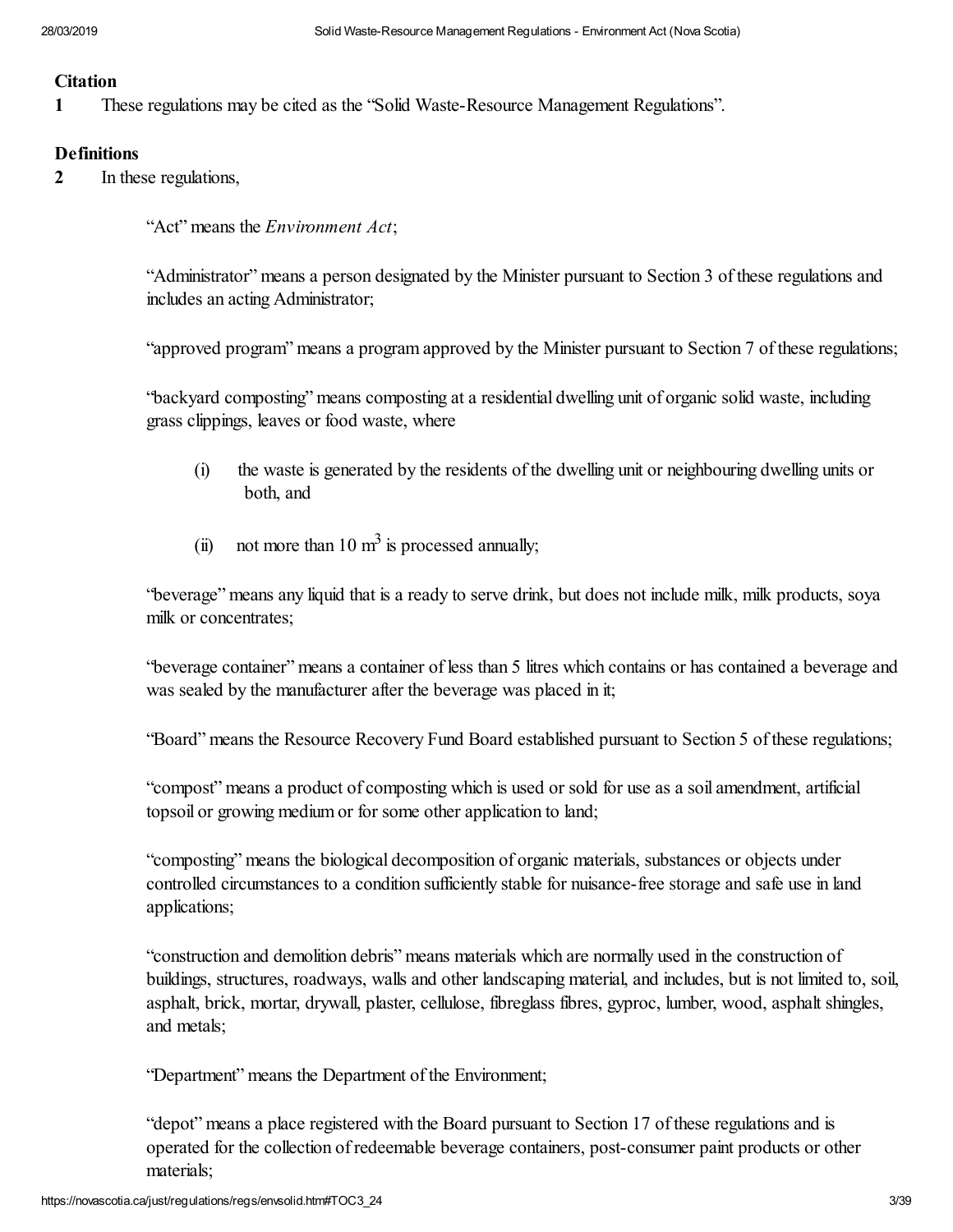"distributor" means one of the following:

- (i) the last person in the Province to supply, sell or offer for sale, by wholesale or other means, a designated material to a retailer in the Province,
- (ii) the retailer of the designated material, if a designated material is not supplied, sold or offered for sale by a person in the Province to a retailer in the Province;

"energy recovery" means the extraction or production of energy, including fuels, from municipal solid waste and construction and demolition debris;

"Fund" means the Resource Recovery Fund established pursuant to Section 98 of the Act,

"incinerator" means a facility designed or used for the destruction of municipal solid waste by combustion with or without energy recovery;

"landfill" means a facility for the disposal of municipal solid waste by placing it in or on land;

"leaf and yard waste" means vegetative matter resulting from gardening, horticulture, landscaping or land clearing operations, including materials such as tree and shrub trimmings, plant remains, grass clippings, leaves, trees and stumps, but excludes construction and demolition debris or contaminated organic matter;

"liquor" means liquor as defined in the *Liquor Control Act*;

"litter" means any material left or abandoned in a place other than a receptacle or place intended or approved for receiving such material and "littering" has a corresponding meaning;

"Minister" means the Minister of the Environment;

"municipality" means a city, an incorporated town, a municipality of a county or district or a regional municipality;

"municipal solid waste" means garbage, refuse, sludge, rubbish, tailings, debris, litter and other discarded materials resulting from residential, commercial, institutional and industrial activities which are commonly accepted at a municipal solid waste management facility, but excludes wastes from industrial activities regulated by an approval issued under the Act;

"owner" of property includes a part owner, joint owner, tenant in common or joint tenant of the whole or any part of any land or building, and includes a trustee, an executor, a guardian, an agent, a mortgagee in possession or a person having the care, management, or control of any land or building in case of the absence or disability of the person having title to it, any person who occupies shores, beaches or shoals and, in the absence of proof to the contrary, includes the person assessed for the property;

"private event" means an event where more than 300 persons are in attendance at one location, but excludes an event held in a residential dwelling;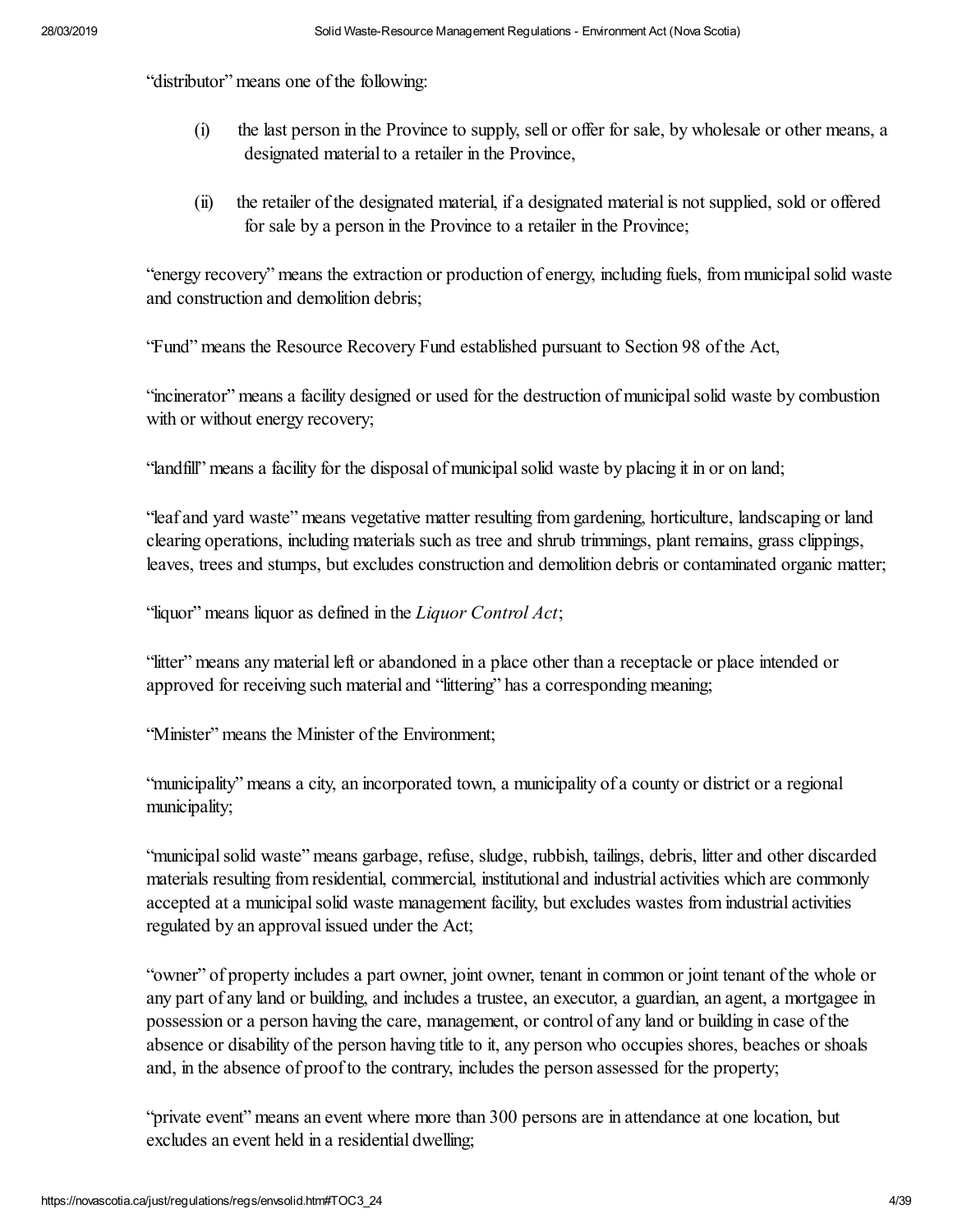"redeemable beverage container" means a [beverage] container on which a deposit has been paid;

"redeemed beverage container" means an empty beverage container accepted by a depot for refund, or collected as part of a private or municipal collection program;

"sale" or "supply" means the transfer of a property interest, including

- (i) gifts,
- (ii) exchange,
- (iii) barter, or
- (iv) any transaction in the nature of a franchise, head, option or rental;

"thermal treatment facility" means a facility for the thermal treatment of municipal solid waste to produce liquid or gaseous fuels or energy, but does not include an incinerator;

"yard waste" means vegetative matter resulting from gardening, horticulture, landscaping or land clearing operations, including materials such as tree and shrub trimmings, plant remains, grass clippings, leaves, trees and stumps, but excludes construction and demolition debris or contaminated organic matter;

"waste diversion" means waste reduction, reuse, recycling, composting or energy recovery.

#### **Administrator**

**3** (1) The Minister may appoint 1 or more Administrators to administer these regulations.

 **(2)** The Minister may appoint the Board as Administrator to administer subsections 15(2), (3) and (4) and Sections 16, 17 and 18 of these regulations.

### **Division I - Solid Waste Reduction Part I - Resource Recovery**

#### **Resource Recovery Fund**

- **4 (1)** Pursuant to Section 98 of the Act, the Resource Recovery Fund is established
	- (a) to develop and implement industry stewardship programs;
	- (b) to fund municipal or regional diversion programs;
	- (c) to develop and operate a deposit-refund system for beverage containers;
	- (d) to develop education and awareness of source reduction, reuse, recycling and composting; and
	- (e) to promote the development of value-added manufacturing in the Province.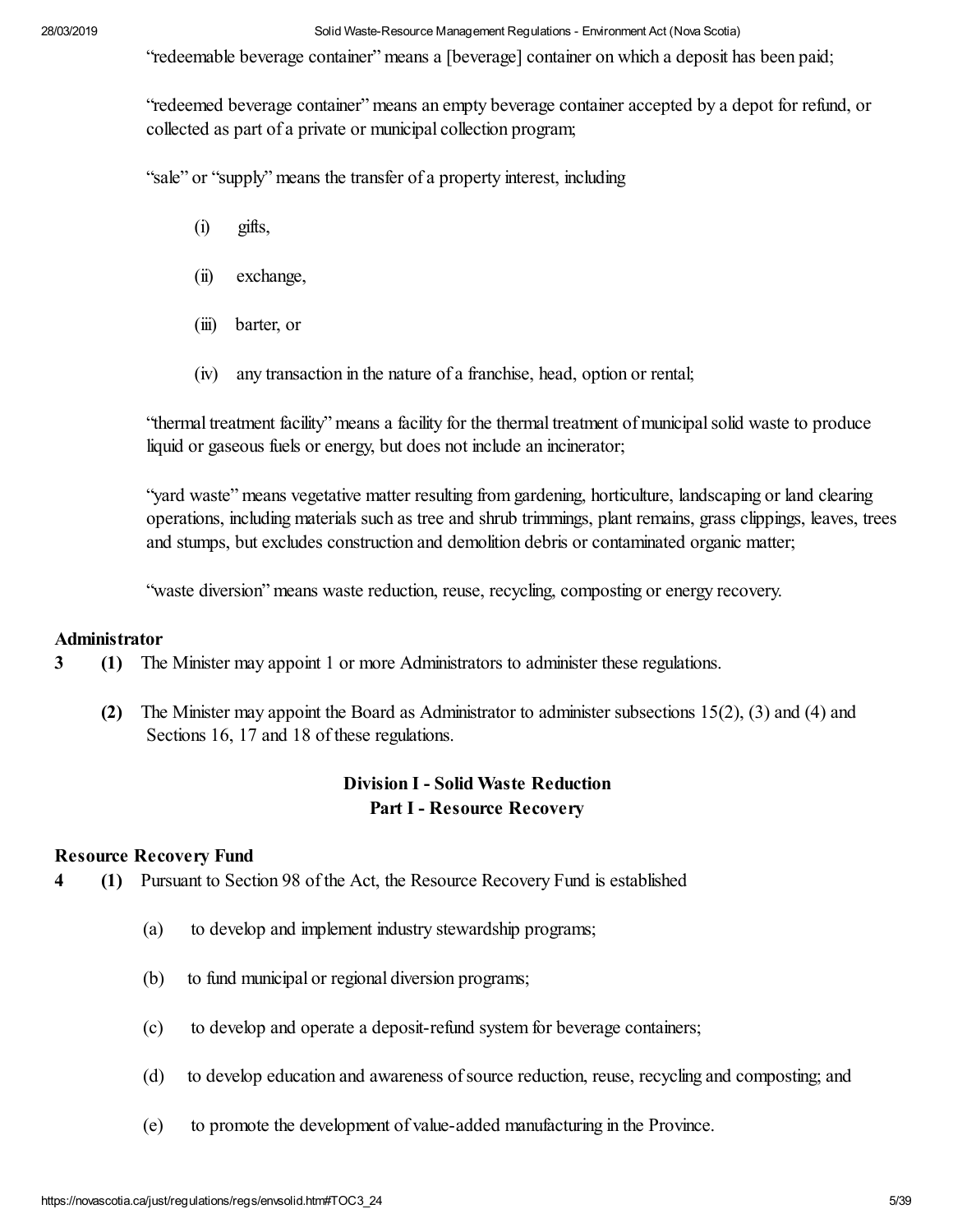**(2)** The Resource Recovery Fund established pursuant to Sections 5 and 8 of Chapter 12 of the Statutes of Nova Scotia 1989, the *Recycling Act*, and the *Resource Recovery Fund Regulations* made pursuant to the *Recycling Act* shall form part of the Fund described in subsection (1).

#### **Resource Recovery Fund Board**

- **5 (1)** The Fund shall be administered by a board to be known as the Resource Recovery Fund Board.
	- **(2)** The Board shall
		- (a) undertake measures to implement the goals and objectives of the Fund as described in Section 4;
		- (b) enter into an agreement with the Minister to administer the Fund, which agreement shall include an outline of the respective duties, powers and responsibilities of the parties and confirm that Section 143 of the Act applies to members of the Board;
		- (c) prepare, negotiate and enforce agreements with a person respecting payments into the Fund;
		- (d) administer and operate a deposit-refund system for beverage containers; and
		- (e) perform such functions and exercise such powers as may be assigned or requested by the Minister or the Governor in Council.
	- **(3)** Unless the Minister agrees otherwise in writing, the Board shall be duly incorporated as a not for profit organization under the laws of the Province.
	- **(4) [repealed]**
	- **(5) [repealed]**
	- **(6) [repealed]**
	- **(7) [repealed]**

### **Resource Recovery Fund Board composition**

- **5A (1)** The Minister shall be entitled to appoint 3 persons to be members of the Board.
	- **(2)** The Minister shall appoint 1 of the persons described in subsection (1) to be the Chair of the Board and determine the term of office of the Chair.
	- **(3)** The Minister shall appoint 1 of the persons described in subsection (1) to be the Vice Chair, who may act as the alternative Chair in the absence of the Chair or in the case of a vacancy, and determine the term of office of the Vice Chair.
	- **(4)** The Board shall appoint no fewer than 4 and no more than 12 persons to be members of the Board.
	- **(5)** Persons appointed under subsection (4) must include all of the following: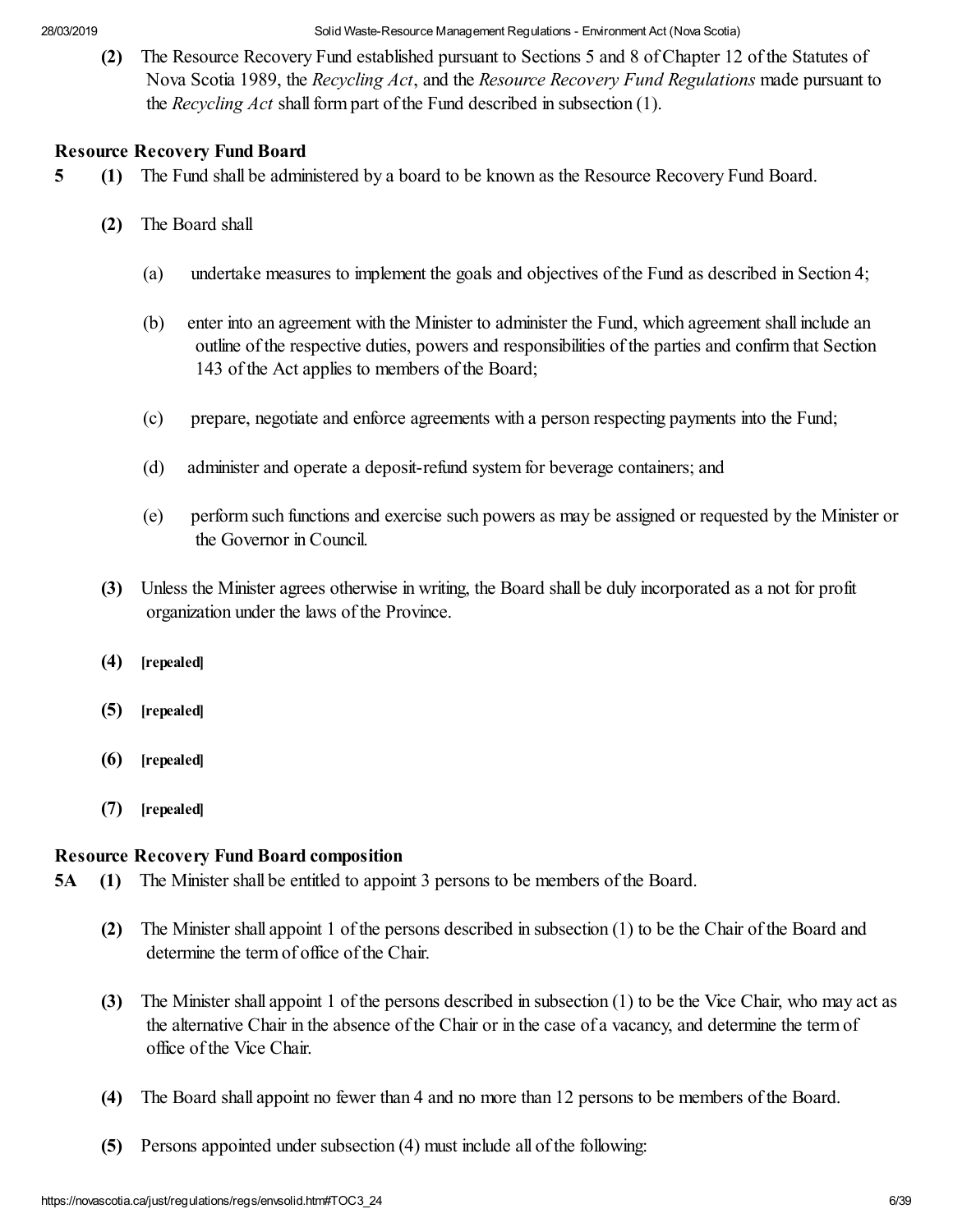- (a) at least 1 person representing a region identified in Section 39;
- (b) a representative of the Union of Nova Scotia Municipalities nominated by the Union of Nova Scotia Municipalities.

#### **Payments into Fund**

- **6 (1)** Pursuant to Section 98 of the Act, the Fund shall consist of
	- (a) money which comes from an agreement entered into between the Board and a person;
	- (b) revenues generated from the deposit-refund system on beverage containers;
	- (c) money acquired by the Board or the Province for the purposes of the Fund by way of gift, donation or bequest or derived from the disposition of any real property or other property given, donated or bequeathed to the Board for the purposes of the Fund;
	- (d) interest accruing to the Fund; and
	- (e) money paid to the Fund under the *Resource Recovery Fund Regulations* made pursuant to Sections 5 and 8 of Chapter 12 of the Statutes of Nova Scotia 1989, the *Recycling Act*.
	- **(2)** Pursuant to Section 98 of the Act, the Minister, following consultation with the Board, may pay into the Fund
		- (a) money which comes from an agreement entered into between the Minister and a person;
		- (b) a surcharge on a designated material pursuant to subsection  $100(2)$  and clause  $102(1)(v)$  of the Act; and
		- (c) money that accrues from any financing arrangement or program of the Province, including financing arrangements or programs with other governments entered into for any of the purposes for which the Fund is established.

#### **Approved programs**

- **7 (1)** Programs which are approved for financial assistance under these regulations are listed in Schedule "A".
	- **(2)** The Board or any person may submit a proposal to the Minister to
		- (a) designate a program as an approved program; or
		- (b) alter or modify an approved program.

#### **Expenditures from the Fund**

**8 (1)** Subject to the provisions of these regulations, the terms of any agreement between the Minister and the Board, and in accordance with the *Provincial Finance Act*, the Board shall provide funding for municipal solid waste diversion by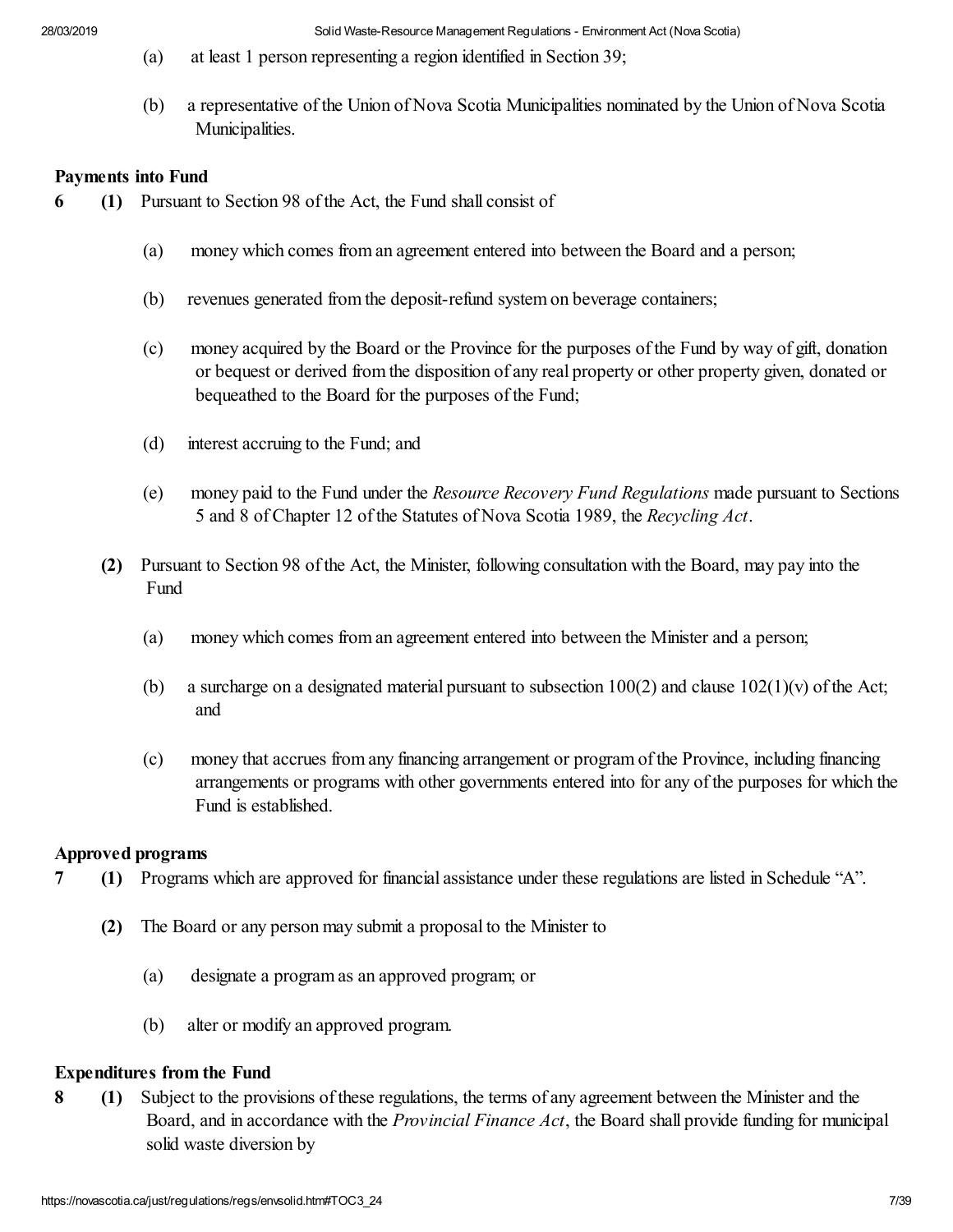- (a) paying a minimum of 50% of the net revenues in the Fund to provide financial support, to be divided between or among municipalities or regions based on the solid waste diverted by the municipality or region;
- (b) paying out of the Fund money to provide financial assistance and incentives under an approved program;
- (c) paying out of the Fund any costs, charges, audit and other fees and expenses involved in the administration of the Fund;
- (d) investing money in the name of the Fund in any manner in which trustees are authorized by law to invest trust funds; and
- (e) doing any other matter or thing which relates to, or is incidental to, the purposes of the Fund.
- **(2)** (a) Funding shall be provided by the Board pursuant to clauses 8(1)(a) and (b) on the basis of an agreement executed between the Board, and a municipality, a region or a person.
	- (b) Clause (a) is subject to existing agreements signed by a municipality or a region and a person before the effective date of these regulations.
- **(3)** Copies of any agreement executed under clause 2(a) shall be filed with the Minister within 30 days of signing.

### **Accounts of Fund**

- **9 (1)** The Board shall cause to be kept proper books of accounts respecting
	- (a) all sums of money received and expended by the Fund and the matters in respect of which the receipt and expenditure of money took place; and
	- (b) the assets and liabilities of the Fund.
	- **(2)** The accounts of the Fund shall, from time to time, and at least annually, be audited by an auditor licensed under the *Public Accountants Act* and copies of the audit report shall be filed with the Minister within 30 days of preparation.

### **Action plan/annual report**

- **10 (1)** The Board shall submit annually an action plan to the Minister.
	- **(2)** No later than 30 days following the end of each calendar year, or such other date agreed upon in writing by the Minister, the Board shall prepare and submit an annual report to the Minister which shall include the following information:
		- (a) work of the Board during the year;
		- (b) progress made towards reaching the 50% solid waste diversion goal;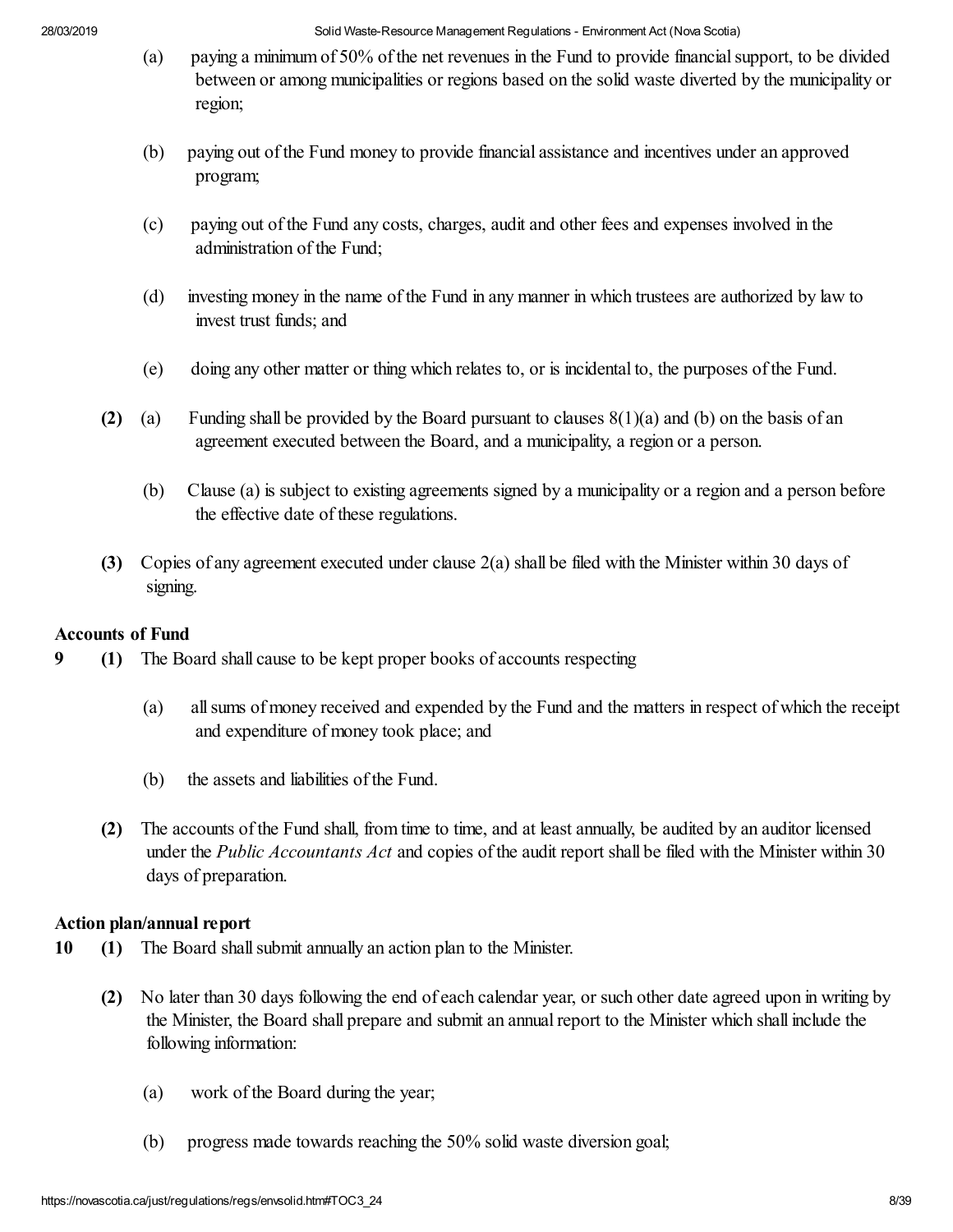- (c) a financial statement setting forth the assets and liabilities of the Fund and the receipts and expenditures of the Fund for the year;
- (d) the status of all applications received during the year including applications approved, applications rejected and the reasons for any outstanding or rejected applications; and
- (e) other information requested by the Minister.

#### **Public documents**

**11** Subject to the *Freedom of Information and Protection of Privacy Act*, all reports, agreements, action plans, annual reports and other documents filed by the Board with the Minister are public documents.

#### **Part II - Industry Stewardship**

#### **Designated materials**

**11A** The materials listed in Column 1 of Schedule "B" are prescribed as designated materials for Part IX of the Act.

#### **Industry stewardship agreements**

- **12 (1)** (a) The Board may negotiate an agreement with manufacturers, distributors, retailers and others respecting a designated material banned from landfills and incinerators as listed in Schedule "B".
	- (b) An agreement described in clause (a) may include, but not be limited to, details respecting an industry stewardship program.
	- **(2)** (a) The Minister shall provide the Board with a list of designated materials for industry stewardship programs pursuant to subsection 100(1) of the Act.
		- (b) For designated materials covered in clause (a), the Minister, after consultation with the Board, shall establish a date when an agreement shall be negotiated.
		- (c) For designated materials covered in clause (a), the Board shall negotiate an agreement with manufacturers, distributors, retailers and others respecting the designated material, on or before the date established pursuant to clause (b).
		- (d) An agreement described in clause (c) shall include, but not be limited to, details respecting an industry stewardship program.

#### **Surcharges**

**13** Subject to the approval of the Governor in Council, the Minister may establish a surcharge applicable to a designated material.

#### **Beverage container programs**

- **14 (1)** All beverage containers sold in the Province shall be either refillable or recyclable as determined by the Administrator.
	- **(2)** All beverage containers shall be subject to a deposit-refund system as described in these regulations.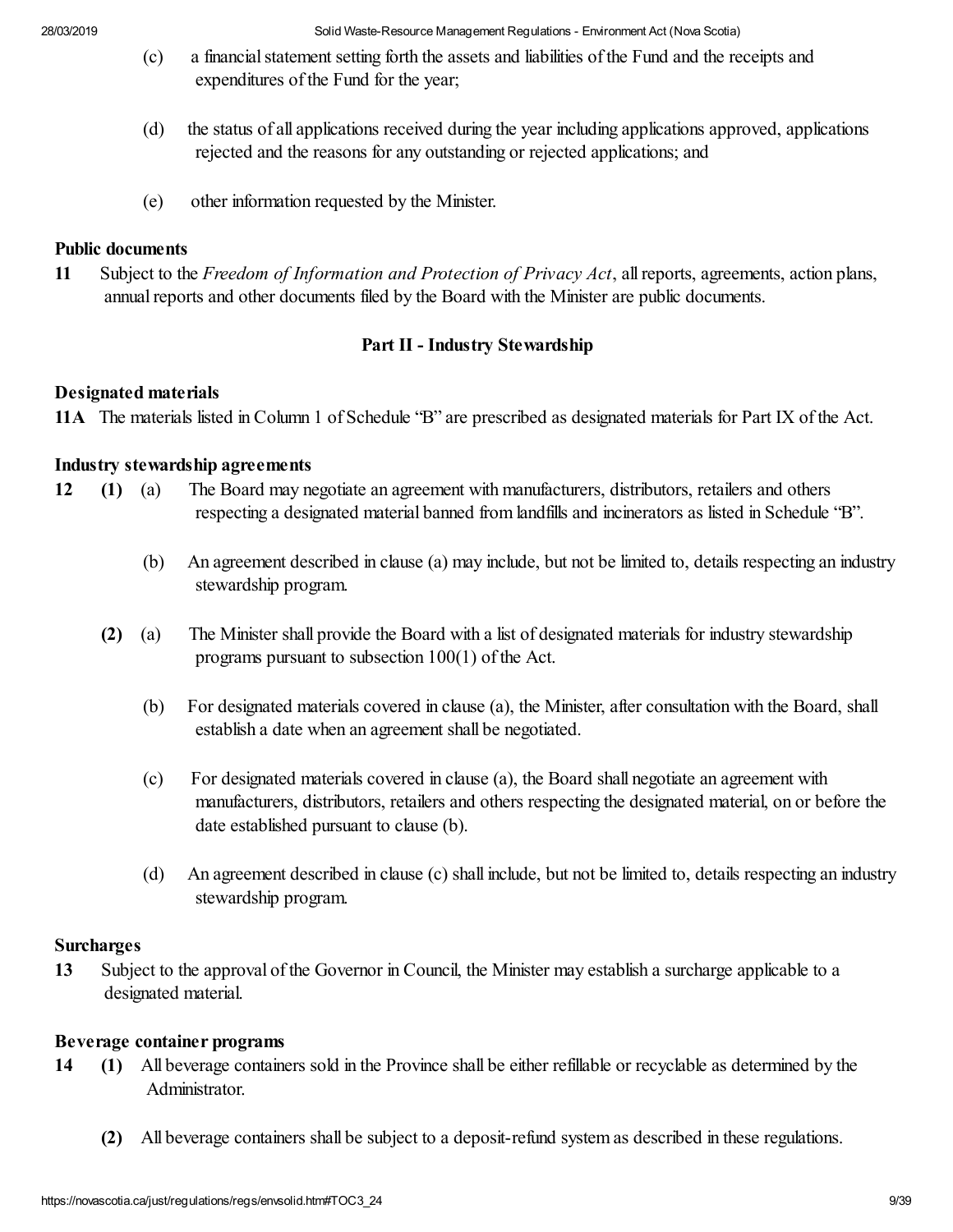- **(3)** No person shall sell, manufacture, distribute, offer to sell or permit to be sold in the Province a beverage in a container that is subject to the deposit and refund system which is not clearly labelled with the words "RETURN FOR REFUND" or words to like effect.
- **(4)** (a) No later than 3 months after the effective date of these regulations, the Board shall collect and submit to the Minister
	- (i) baseline figures for 1994 respecting the proportion of refillable and non-refillable beverage containers by product type sold for consumption in the Province; and
	- (ii) current figures in 1995 to a date determined by the Board.
	- (b) Unless the Minister agrees otherwise in writing, no distributor shall decrease the proportion of refillable containers of any given type for a beverage sold for consumption in the Province below the proportions established in the 1994 baseline figures.
	- (c) The Board shall report annually to the Minister respecting the proportion of refillable and nonrefillable containers sold for consumption in the Province.
- **(5)** In Sections 14 to 18,
	- (a) "distributor" means a distributor of beverage containers;
	- (b) "retailer" means a person who sells or offers for sale a beverage in a beverage container to the public
		- (i) for consumption off the premises, or
		- (ii) by a coin-operated vending machine.

### **Deposits and refunds**

- **15 (1)** The minimum cash deposit on a redeemable beverage container is
	- (a) for a refillable or non-refillable beverage container other than a beverage container for liquor, an amount that, when added to any applicable federal and Provincial sales tax on that amount, equals \$0.10;
	- (b) for a refillable liquor container of less than 1.0 L, an amount that, when added to any applicable federal and Provincial sales tax on that amount, equals \$0.10;
	- (c) for a refillable liquor container greater than or equal to 1.0 L, an amount that, when added to any applicable federal and Provincial sales tax on that amount, equals \$0.20 cents;
	- (d) for a non-refillable liquor container less than or equal to 500 ml, an amount that, when added to any applicable federal and Provincial sales tax on that amount, equals \$0.10;
	- (e) for a non-refillable liquor container greater than 500 ml, an amount that, when added to any applicable federal and Provincial sales tax on that amount, equals \$0.20.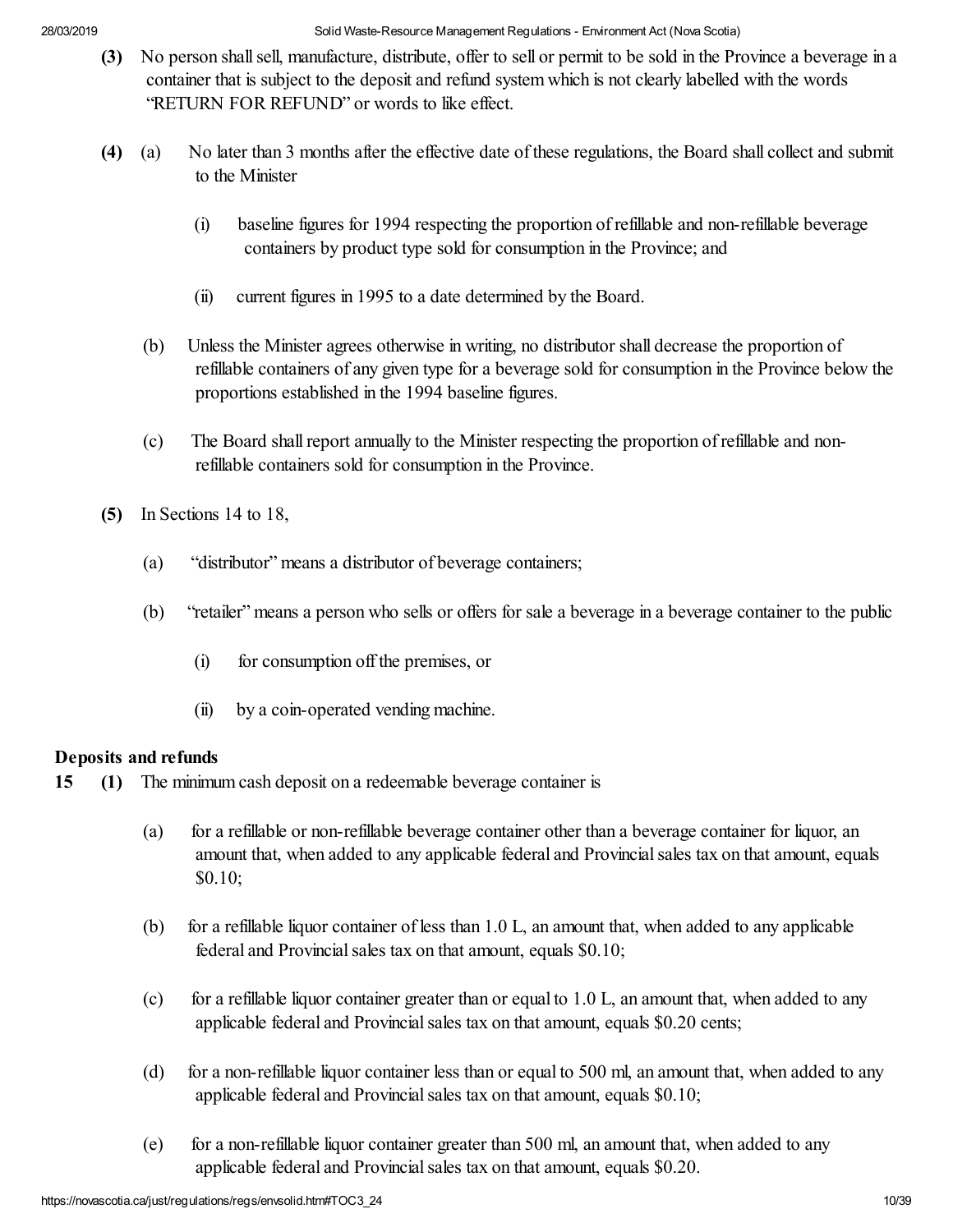- **(2)** A retailer shall collect from the purchaser the cash deposit prescribed in subsection (1) for each beverage sold to the purchaser in a redeemable beverage container and shall show the amount of the [such] deposit on a cash receipt.
- **(3)** Upon receipt of a beverage container, a depot operator shall immediately provide a minimum cash refund of,
	- (a) for a refillable beverage container, an amount, including the applicable federal and Provincial sales tax, that equals 100% of the full cash deposit;
	- (b) for a non-refillable beverage container, an amount, including federal and Provincial sales tax, that equals 50% of the full cash deposit.
- **(4)** Where the amount of the cash deposit or cash refund is more than the minimum amount prescribed in subsection (1) or (3), the cash deposit or the cash refund shall be inclusive of any applicable federal and Provincial sales tax.
- **(5)** Within 30 days of collection of redeemable beverage containers by the Board or its agent from a depot operator, the Board or its agent shall reimburse the depot operator the minimum cash refund prescribed in Schedule "C" plus a handling fee determined by the Board.
- **(6)** Unless otherwise agreed to by the Board, the Minister and the Nova Scotia Liquor Commission, subsection (5) does not apply to a beverage container for liquor.

#### **Distributor registration/operation**

- **16 (1)** A distributor of beverage containers in the Province shall register with the Board within 60 days of the effective date of these regulations.
	- **(2)** No distributor shall sell or offer for sale a beverage container in the Province unless that person is registered with the Board under subsection (1).
	- **(3)** A distributor of beverage containers shall register with the Board all beverage containers distributed and shall designate each container registered by beverage product, container size and container type.
	- **(4)** No person shall sell or offer for sale a beverage in a beverage container which is not registered with the Board under subsection (3).
	- **(5)** On or before the 20th day of each month, a distributor shall file with the Board a return, in a form approved by the Board, reporting
		- (a) all units sold during the immediately preceding calendar month; and
		- (b) the remittance due by the distributor by type and tax status of beverage container as described in subsection (5B),

and shall remit to the Board any cash deposits collected pursuant to these regulations during that immediately preceding calendar month.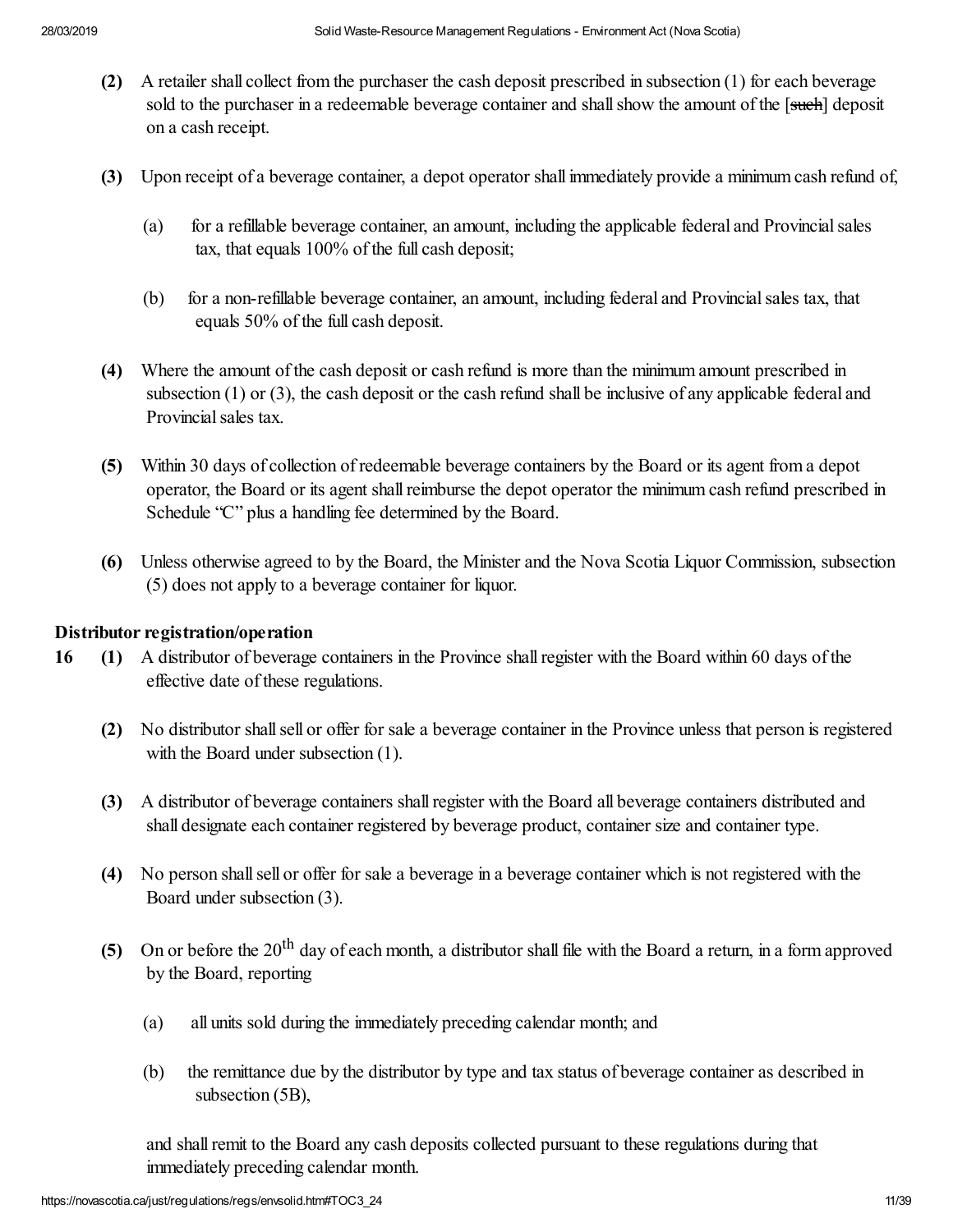- **(5A)** Despite subsection (5), at the request of the Board, a distributor shall file with the Board a return covering such period as the Board may determine, in a form approved by the Board, reporting
	- (a) all units sold; and
	- (b) the remittance due by the distributor by type and tax status of beverage container, as described in subsection (5B),

and shall remit to the Board any cash deposits collected pursuant to these regulations during that period.

- **(5B)** Where reporting the tax status of beverage containers in a return required pursuant to subsection (5) or (5A), the distributor shall list taxable units sold and zero-rated units sold, as defined in the *Excise Tax Act*(Canada).
- **(6)** A distributor may arrange for a person outside of the Province to act as their agent to collect and submit to the Board any cash deposit required under these regulations.
- **(7)** In the event of any default of payment by an agent under subsection (5), the distributor is responsible to pay the cash deposit money to the Board.
- **(8)** Unless otherwise agreed to by the Board, the Minister and the Nova Scotia Liquor Commission, subsections (1) to (7) do not apply to a distributor who distributes only beverage containers for liquor.

### **Depot registration/operation**

- **17 (1)** Within 60 days of the effective date of these regulations, no person shall be eligible to receive payment for collection of beverage containers or other materials by the Board or its agent unless the person is registered with the Board and has supplied information as required by the Board.
	- **(2)** Subject to subsection (3), a container collection depot which, at the effective date of these regulations, is registered with the Registrar of Joint Stock Companies to operate a container collection depot shall automatically be registered as a container collection depot under these regulations if an application, together with proof of registration as a collection depot with the Registrar, is submitted to the Board within 60 days of the effective date of these regulations.
	- **(3)** The status of a container collection depot under subsection (2) shall be revoked within 1 year of the effective date of these regulations if the collection depot fails to comply with standards established by the Board.
	- **(4)** The Board shall develop and publish standards under subsection (3) on or before February 28, 1996.
	- **(5)** The Board may establish rules and standards governing the operation of a depot.
	- **(6)** No depot operator shall fail to accept any redeemable beverage container provided the container is intact and it is in reasonably clean condition.

#### **Notice to consumers**

**18** A retailer shall clearly display a notice indicating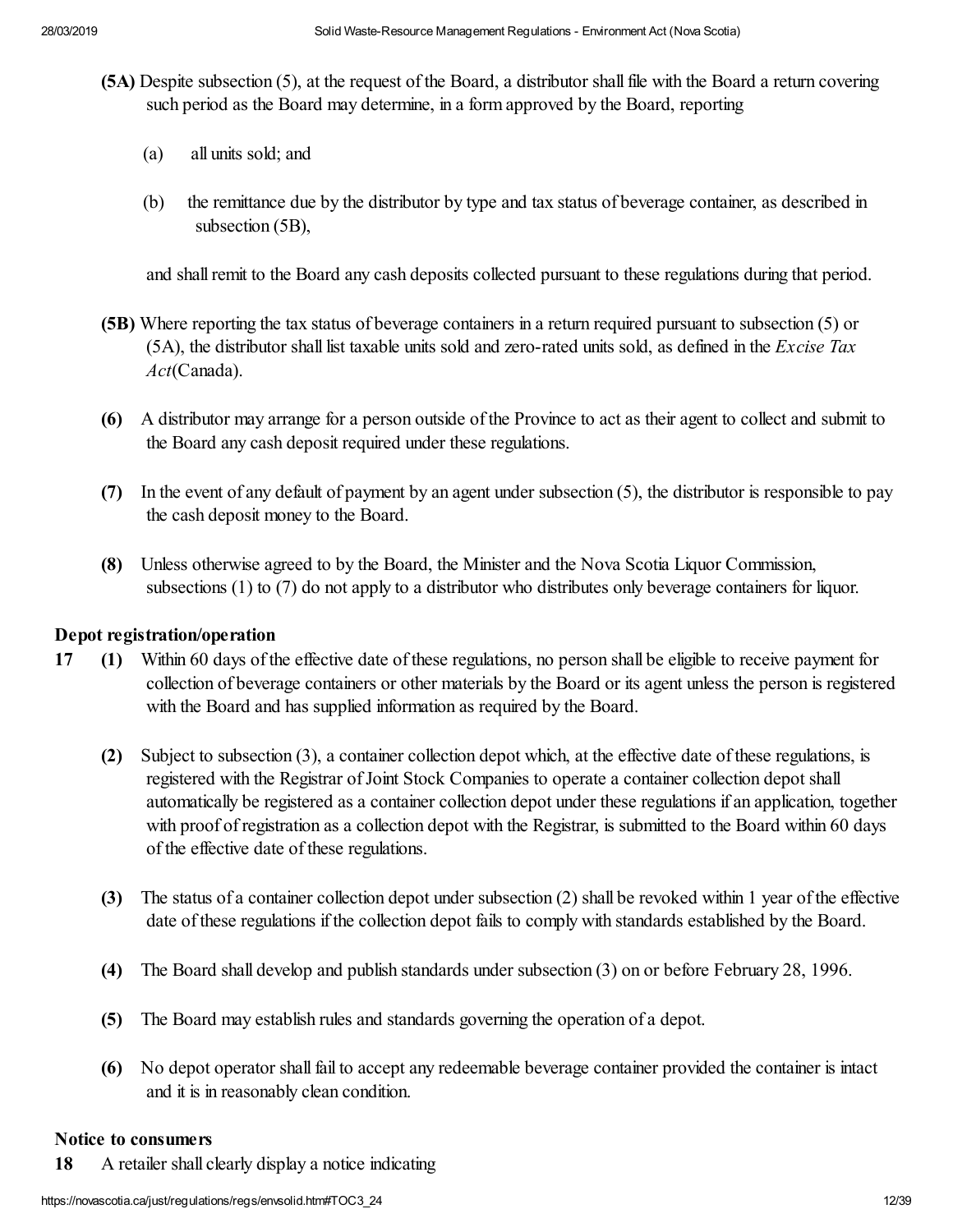- (a) the deposit which will be charged for each type of beverage container;
- (b) the refund available on a returned beverage container;
- (c) the location of the nearest depot where a beverage container can be redeemed for refund; and
- (d) the hours of operation of the depot,

at a retail premises where beverages are sold in redeemable beverage containers.

#### **Used tire management program**

**18A (1)** For the purpose of this Section,

- (a) "motor vehicle" means a motor vehicle as defined under the *Motor Vehicle Act*;
- (b) "new tire" means a tire which is provided
	- (i) with a motor vehicle, a vehicle or a trailer, or
	- (ii) separately for use on or with a motor vehicle, a vehicle or a trailer,

but does not include a retreaded tire, a used tire, or a tire with a rim size greater than 622.3 mm (24.5 inches);

- (c) "retreaded tire" means a tire to which a new tread has been affixed to extend the usable life of the tire;
- (d) **[repealed]**
- (e) "tire" means a tire which is air filled or designed to be air filled and is designed for use on the wheel of a motor vehicle, a vehicle or a trailer;
- (f) "tire retailer" means a person, including a vehicle dealer or vehicle lessor, who supplies new tires in the Province to an end user;
- (g) "used tire" means a tire no longer suited for its original purpose because of wear and tear or damage;
- (h) "vehicle" means every device in, upon or by which any person or property is or may be transported or drawn upon a public highway or private road, but does not include
	- (i) a motorized wheelchair,
	- (ii) a device moved by human power, including a bicycle,
	- (iii) an off-highway vehicle as defined under the *Off-highway Vehicles Act*, or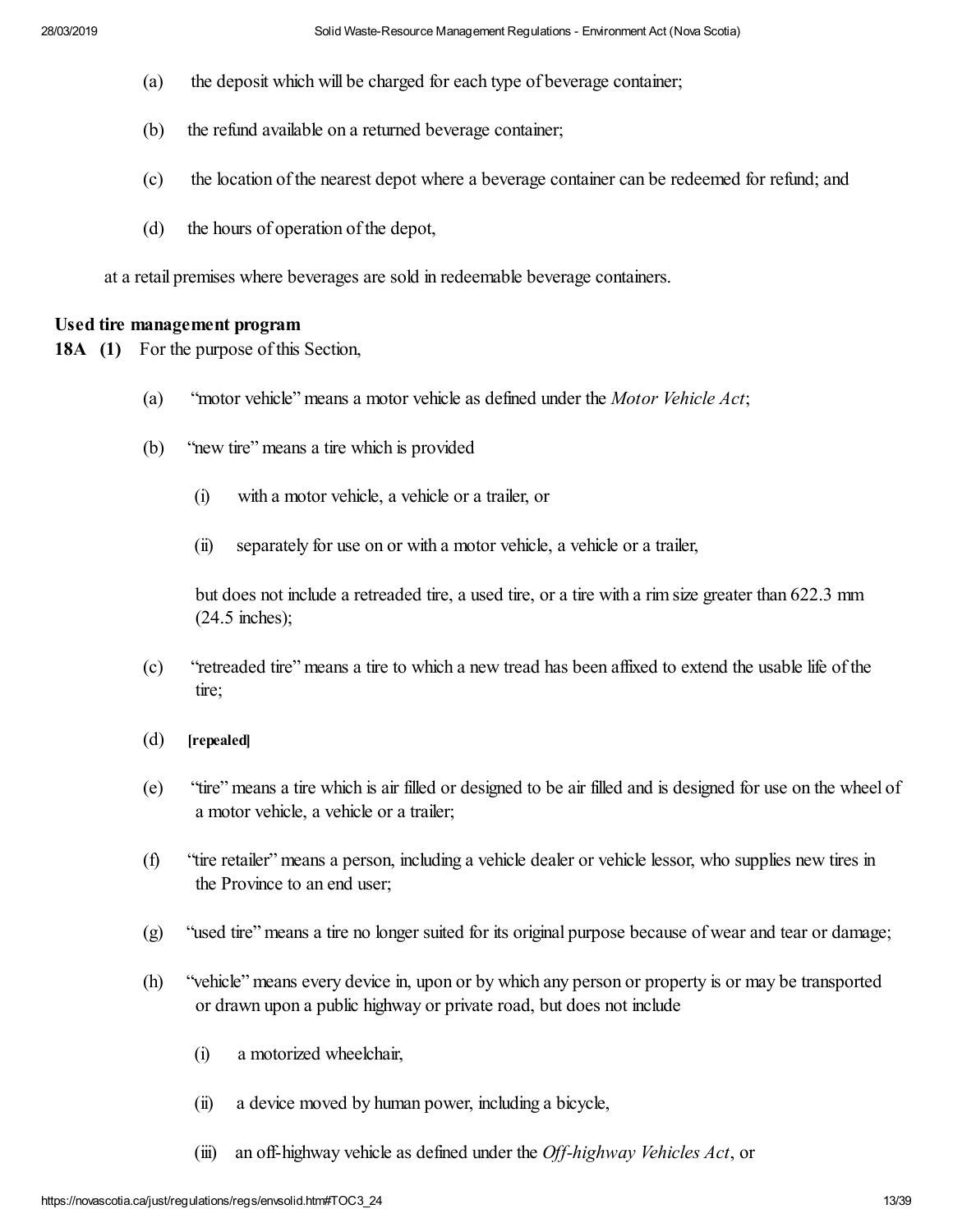(iv) a farm implement or farm machinery which is exempt under clause 25(1)(d) of the *Revenue Act* and which is not used on a public highway.

### **(2) [repealed]**

- **(3)** (a) A tire is considered to be a new tire from the time of its manufacture until immediately after it is first supplied by a tire retailer.
	- (b) Every tire retailer who uses or consumes in Nova Scotia a new tire that the tire retailer has acquired shall be deemed to have supplied the tire to another person.
- **(4)** The Minister may appoint an Administrator under this Section.
- **(5)** No tire retailer shall supply a new tire in the Province on or after January 2, 1997, unless that tire retailer is registered with an Administrator.
- **(6)** (a) No tire retailer shall supply a new tire in the Province on or after January 2, 1997, unless that tire retailer has entered into an industry stewardship agreement with an Administrator.
	- (b) For the purpose of clause (a), a tire retailer may designate a person, including a manufacturer or distributor of new tires who is in agreement, to act as their agent in connection with an industry stewardship agreement with an Administrator.
	- (c) In the event of a breach or default by an agent under clause (b), the tire retailer is responsible to comply with an industry stewardship agreement entered into with an Administrator.
- **(7)** No person shall falsify, render misleading, unlawfully alter or fail to provide any report or record required by the Minister or an Administrator from a tire retailer or an agent of a tire retailer.

# **Consumer paint product stewardship program**

- **18B (1)** For the purpose of Sections 18B to 18I,
	- (a) "Administrator" means a person designated by the Minister pursuant to Section 18C and includes an acting Administrator;
	- (b) "brand owner" means
		- (i) a person who is the owner or licensee of the intellectual property rights of a consumer paint product sold, offered for sale, or otherwise distributed in the Province, or
		- (ii) a manufacturer or distributer of a consumer paint product sold, offered for sale, or otherwise distributed in the Province;
	- (c) "consumer paint product" means a latex, oil or solvent-based architectural coating, including stain and paint for commercial and industrial use, but does not include a specially formulated industrial, automotive or marine coating;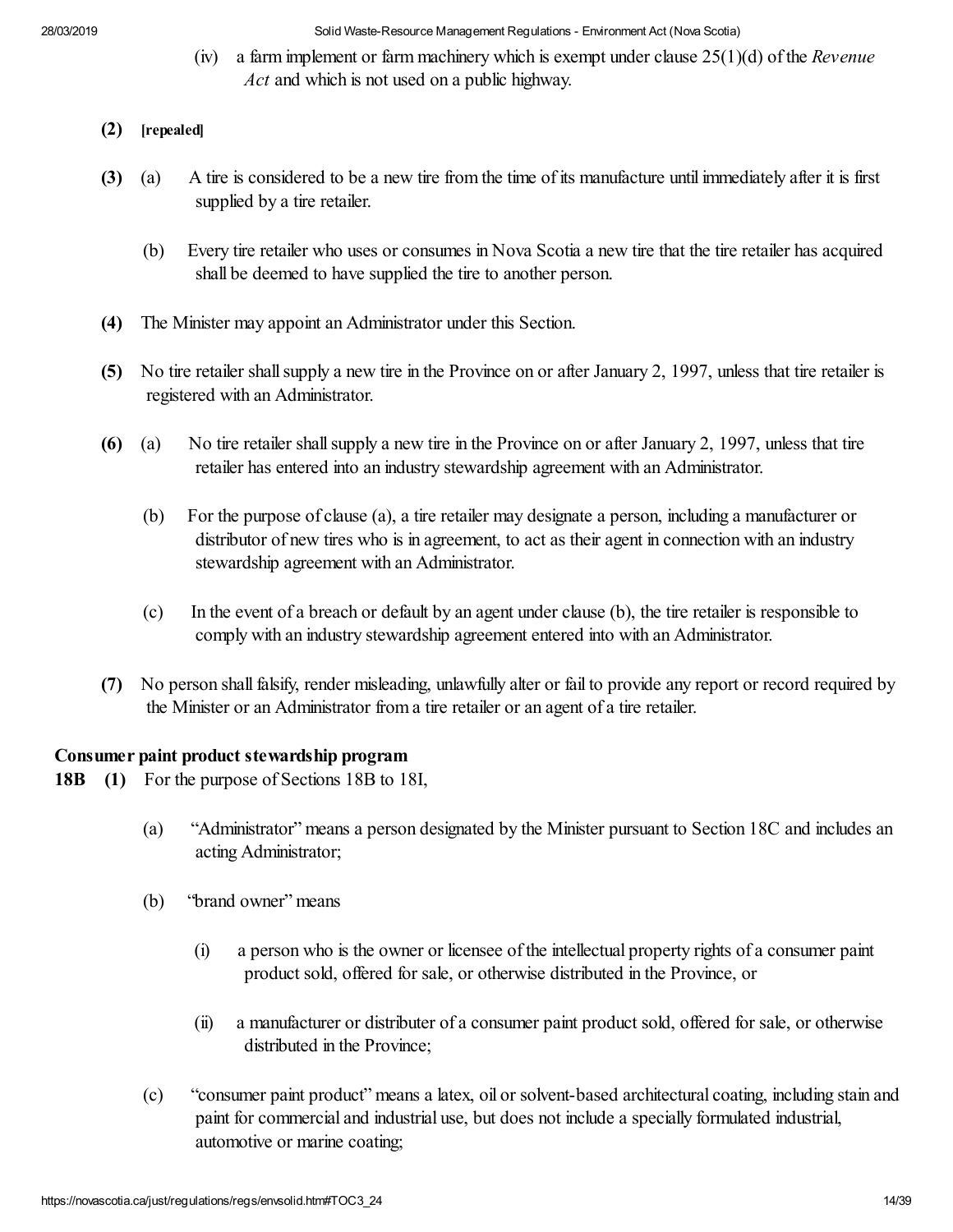- (d) "consumer paint product stewardship program" means a program that
	- (i) establishes a process for the collection, handling, transportation and final treatment of a postconsumer paint product regardless of who is the original brand owner of the consumer paint product, and
	- (ii) incorporates the principles of a pollution prevention hierarchy by moving progressively from disposal to reduction, reuse and recycling and recovery of post-consumer paint products;
- (e) "industry stewardship agreement" means an agreement between the Board and a brand owner that sets out the terms of a consumer paint product stewardship program;
- (f) "post-consumer paint product" means a consumer paint product and its container that are no longer used or required by a consumer;
- (g) "retailer" means a person who sells or offers for sale or otherwise distributes a consumer paint product in the Province;
- (h) "return collection facility" means a place operated by a brand owner for the collection of a postconsumer paint product.

#### **(2) [repealed]**

- **18C** The Minister may appoint an Administrator for the purposes of a consumer paint product stewardship program.
- **18D (1)** On or after 90 days after the effective date of Sections 18B to 18I, no brand owner of a consumer paint product shall sell, offer for sale or otherwise distribute a consumer paint product in the Province unless
	- (a) the brand owner is registered with the Board;
	- (b) the brand owner either
		- (i) operates a consumer paint product stewardship program, or
		- (ii) has entered into an industry stewardship agreement with the Board for the Board to operate a consumer paint product stewardship program on the brand owner's behalf; and
	- (c) the consumer paint product stewardship program referred to in clause (b) is authorized by the Minister pursuant to clause  $18E(2)(a)$ .
	- **(2)** On or after 90 days after the effective date of Sections 18B to 18I, no retailer shall sell, offer for sale or otherwise distribute a consumer paint product in the Province unless the brand owner from whom the product was acquired is registered pursuant to clause (1)(a).
- **18E (1)** A brand owner shall submit a proposal for a consumer paint product stewardship program to the Minister for authorization.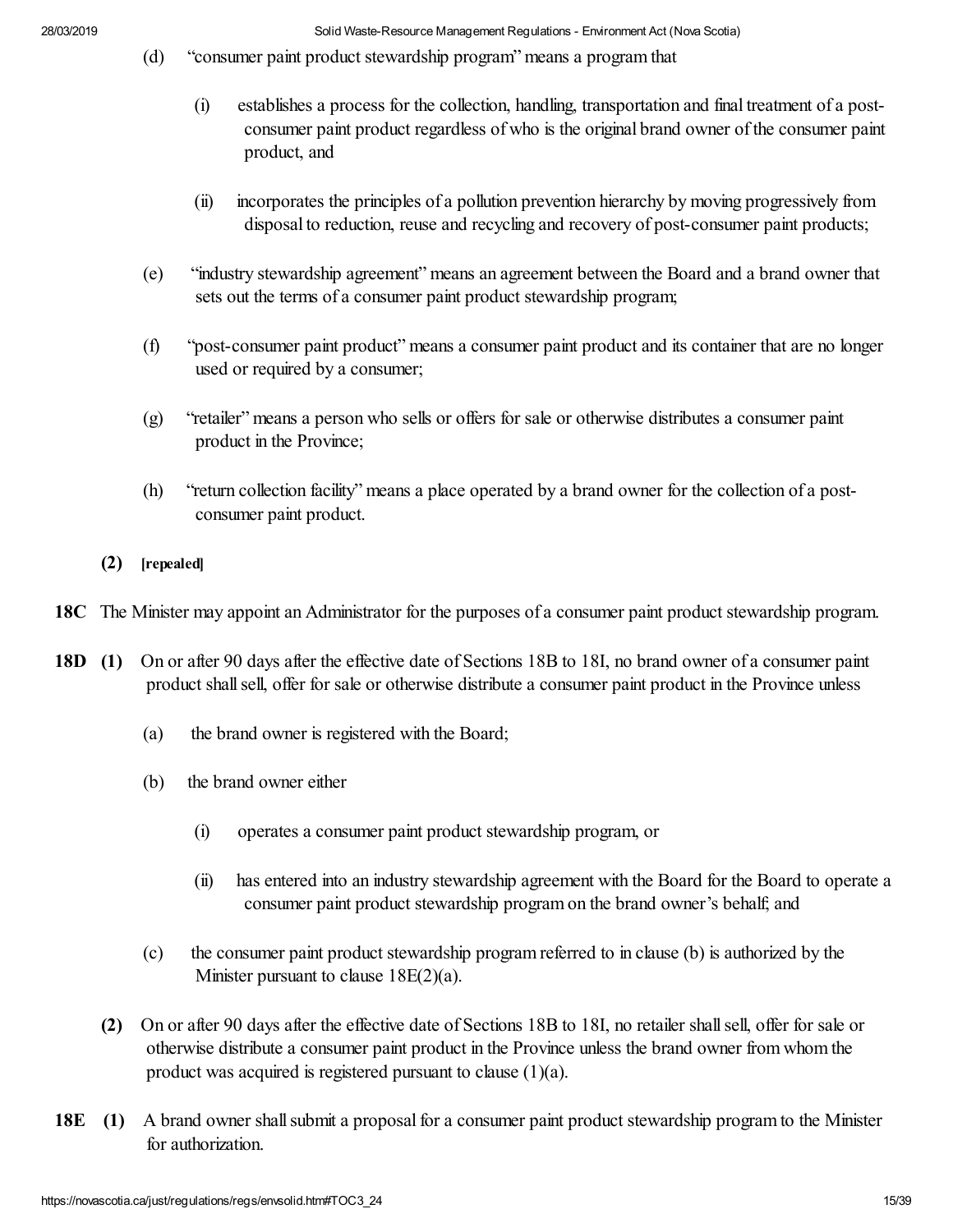- **(2)** Upon receipt of a proposal for a consumer paint product stewardship program pursuant to subsection (1), the Minister shall
	- (a) authorize the program with or without terms or conditions;
	- (b) refuse to authorize the program and provide reasons, in writing, for the refusal; or
	- (c) request any additional information that the Minister considers necessary.
- **(3)** Despite subsection (1), a brand owner may enter into an industry stewardship agreement with the Board for the Board to submit a proposal for a consumer paint product stewardship program to the Minister on the brand owner's behalf.
- **(4)** A brand owner or the Board, as the case may be, shall operate a consumer paint product stewardship program in accordance with the terms and conditions of the authorization made pursuant to clause (2)(a).
- **18F (1)** Every brand owner shall, on or before June 30 in each year or on some other date agreed upon in writing by the Administrator, provide the Administrator with an annual report on their consumer paint product stewardship program during the previous fiscal year including, but not limited to, information respecting
	- (a) the total amount of consumer paint products sold and post-consumer paint products collected;
	- (b) the total amount of post-consumer paint products processed or in storage;
	- (c) the percentage of post-consumer paint products that were treated or contained, reduced, reused, recycled or recovered;
	- (d) efforts taken through consumer paint product marketing strategies to reduce post-consumer paint products and packaging waste;
	- (e) the types of processes used to reduce, reuse, recycle or recover post- consumer paint products, including but not limited to details of efforts to incorporate the priorities of a pollution prevention hierarchy by moving progressively from disposal to reduction, reuse, recycling and recovery of postconsumer paint products;
	- (f) the location of return collection facilities or depots;
	- (g) the location of any long-term containment or final treatment and processing facilities for postconsumer paint products;
	- (h) the types of educational information and programs provided;
	- (i) the process of internal accountability used to monitor environmental effectiveness; and
	- (j) any other information requested by the Administrator,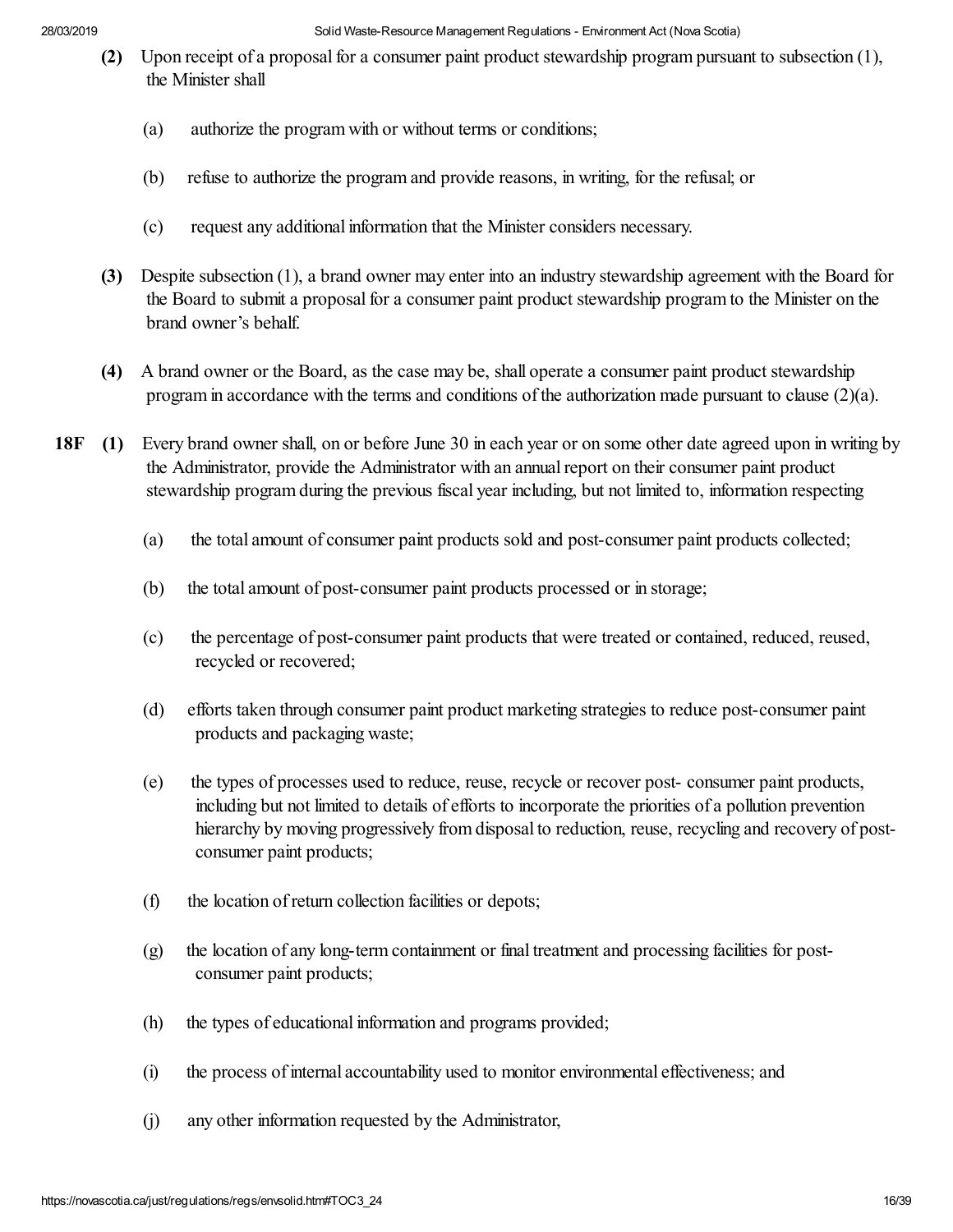and the annual report shall be accompanied by copies of the annual financial statements prepared by an independent auditor of the revenues received and the expenditures incurred.

- **(2)** Despite subsection (1), a brand owner may enter into an industry stewardship agreement with the Board for the Board to submit the annual report and financial statements to the Administrator on behalf of the brand owner.
- **(3)** On receipt of the annual report submitted pursuant to this Section, an Administrator may require the brand owner or the Board, as the case may be, to
	- (a) amend the authorized consumer paint product stewardship program; or
	- (b) submit a proposal for a new consumer paint product stewardship program to the Minister for authorization pursuant to clause  $18E(2)(a)$ .
- **18G (1)** Every brand owner shall, as a component of their consumer paint product stewardship program,
	- (a) either
		- (i) provide a return collection facility at the premises of each retailer of the brand owner's consumer paint products, or
		- (ii) enter into an industry stewardship agreement with the Board to operate depots to collect postconsumer paint products generated from the brand owner's consumer paint products; and
	- (b) implement an education and awareness program for consumers of consumer paint products that includes information respecting
		- (i) the consumer paint product stewardship program,
		- (ii) consumer access to return collection facilities, and
		- (iii) the environmental and economic benefits of participating in the consumer paint product stewardship program;
	- (c) confirm that the post-consumer paint products generated from the brand owner's consumer paint products are recycled or reused to the maximum extent possible; and
	- (d) ensure that 70% of the reusable and recyclable portion of the post-consumer paint products collected at the return collection facility is reused or recycled.
	- **(2)** Despite clauses (1)(b) to (d), a brand owner may enter into an industry stewardship agreement with the Board that requires the Board to implement a component of the consumer paint product stewardship program on the brand owner's behalf.
	- **(3)** Every retailer shall provide, either at the point of display or at the point of sale, a place for the display of information supplied pursuant to clause (1)(b).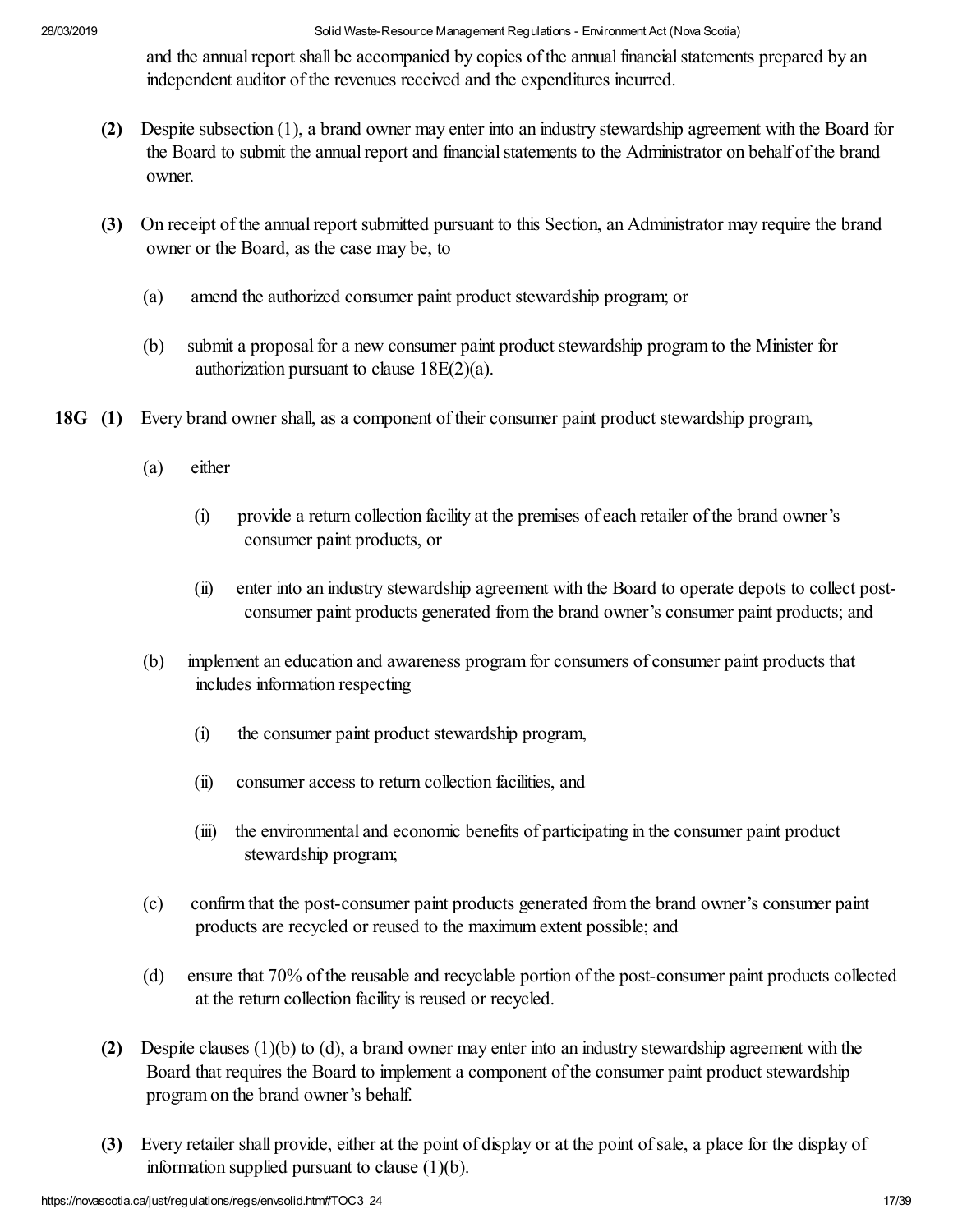- **18H (1)** The owner of a return collection facility shall accept a post-consumer paint product, regardless of the identity of the brand owner of the consumer paint product from which it was generated.
	- **(2)** The owner of a depot shall comply with the rules and standards, including those respecting record production, set forth by the Board.
	- **(3)** The owner of a return collection facility or a depot shall
		- (a) operate the facility or depot during regular business hours;
		- (b) accept from any person any quantity of post-consumer paint products that does not exceed the maximum allowable per person daily quantity as authorized by an Administrator; and
		- (c) not charge a fee for accepting post-consumer paint products in accordance with clause (b).
- **18I** No person shall falsify, render misleading, unlawfully alter or fail to provide any information, report or record required in accordance with Sections 18B to 18H.

### **Electronic Products Stewardship Program**

- **18J (1)** In Sections 18J to 18Q,
	- (a) "brand owner" means one of the following:
		- (i) a person who is the owner or licensee of the intellectual property rights to an electronic product sold, offered for sale or otherwise distributed in or into the Province,
		- (ii) a manufacturer or distributor of an electronic product sold, offered for sale or otherwise distributed in or into the Province;
	- (b) "electronic product" means an electrical device or electronic equipment that is a designated material;
	- (c) "electronic product stewardship program" means a program that
		- (i) establishes a process for the collection, transportation, reuse and recycling of electronic products and, if no further options exist, the disposal of any residual electronic product components, and
		- (ii) incorporates the principles of a pollution prevention hierarchy by replacing disposal with reuse and recycling of electronic products;
	- (d) "return collection facility" means a place operated by or on behalf of a brand owner for collecting electronic products.
- **18K** The Minister may appoint an administrator to administer an electronic product stewardship program.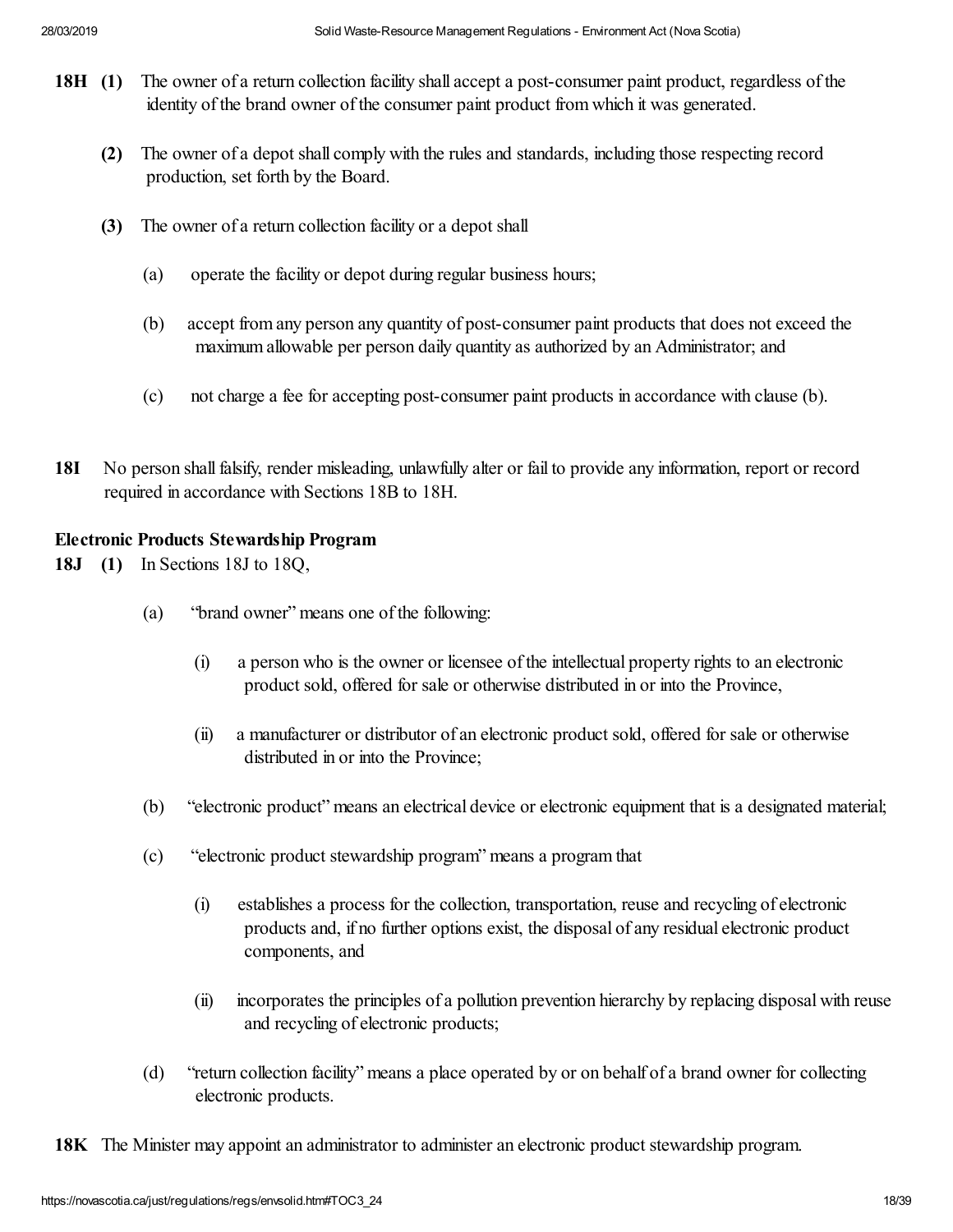- **18L** (1) Every brand owner shall ensure that a brand name, image or logo is clearly affixed in plain view on the electronic product.
	- **(2)** After the implementation date specified in Schedule "C" for that product, a brand owner of an electronic product shall not sell, offer for sale or otherwise distribute an electronic product in or into the Province unless the brand owner operates an electronic product stewardship program that is authorized by the Minister in accordance with criteria outlined by the Minister.
	- **(3)** A brand owner may designate a third party to operate an electronic product stewardship program on its behalf.
	- **(4)** After the implementation date specified in Schedule "C" for that product, a retailer shall not sell, offer for sale or otherwise distribute an electronic product in or into the Province unless the brand owner operates an electronic product stewardship program that is authorized by the Minister.
	- **(5)** The Minister may cease the sale of any electronic products belonging to a brand owner who is not complying with the Act and these regulations.
- **18M (1)** Subject to subsection (4), a brand owner shall submit an electronic product stewardship program to the Minister for authorization 6 months before the earliest implementation date specified in Schedule "C" for an electronic product accepted by the program.
	- **(2)** Upon receipt of a proposal for an electronic product stewardship program, the Minister shall
		- (a) authorize the program with or without terms and conditions;
		- (b) refuse to authorize the program and provide reasons, in writing, for the refusal; or
		- (c) request any additional information that the Minister considers necessary to decide whether to authorize the program.
	- **(3)** A brand owner shall operate their electronic product stewardship program in accordance with the terms and conditions of the authorization made pursuant to clause (2)(a).
	- **(4)** The Minister may reduce the 6-month requirement in subsection (1).
- **18N (1)** An electronic product stewardship program shall include:
	- (a) an agreement with the Board for managing the electronic products and receiving them at return collection facilities under contract with the Board;
	- (b) an education and awareness program for consumers of electronic products that includes information about all of the following:
		- (i) the electronic product stewardship program, specifying products accepted by the program;
		- (ii) how and when consumers can access return collection facilities,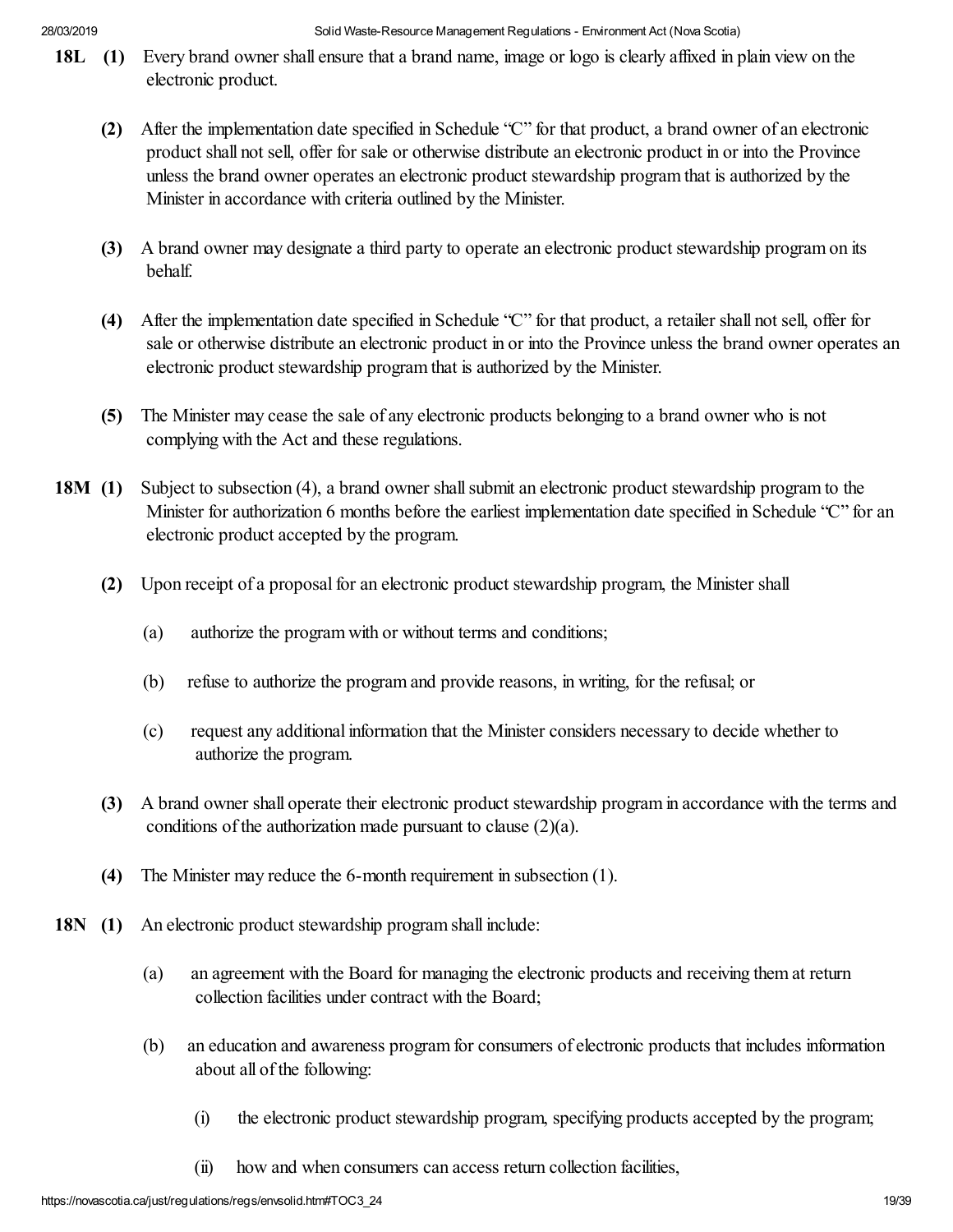- (iii) the environmental benefits of participating in the electronic product stewardship program;
- (c) a list of return collection facilities and their operating hours;
- (d) a description of the proposed methods to be used to reuse and recycle electronic products and their components.
- **(2)** A retailer shall provide all education and awareness program information required under clause 18N(1)(b) at the point of display or sale.
- **18O (1)** A brand owner who operates an electronic product stewardship program shall, on or before June 30 of each year or on or before the date set by the Administrator of the electronic product stewardship program, inform the Administrator in writing of the total quantity of electronic products collected.
	- **(2)** A brand owner who operates an electronic product stewardship program shall, upon request in writing from the Minister, provide the Minister with any information about their electronic product stewardship program, including any of the following:
		- (a) the types of processes used to reuse and recycle the electronic products and their components;
		- (b) the location of return collection facilities for electronic products;
		- (c) the location of any long-term containment or final treatment and processing facilities for electronic products;
		- (d) records showing that the program adheres to established vendor qualification standards or information demonstrating that the electronic products collected were managed in a manner that employs environmental and human health and safety standards meeting or exceeding applicable federal, Provincial, and local regulations;
		- (e) efforts made to improve the environmental design of the brand owner's electronic products.
	- **(3)** On receipt of the information submitted pursuant to subsection 18(O)(2), the Minister may require a brand owner to submit a revised proposal for an electronic product stewardship program to the Minister for authorization.
- **18P** The operator of a return collection facility that collects electronic products shall not charge a fee for accepting the electronic products.
- **18Q** A person shall not submit any information, report or record required by Sections 18M to 18O that is false or misleading.

### **Oil and glycol stewardship program**

**18R** For the purpose of Sections 18R to 18X,

"brand owner" means 1 of the following: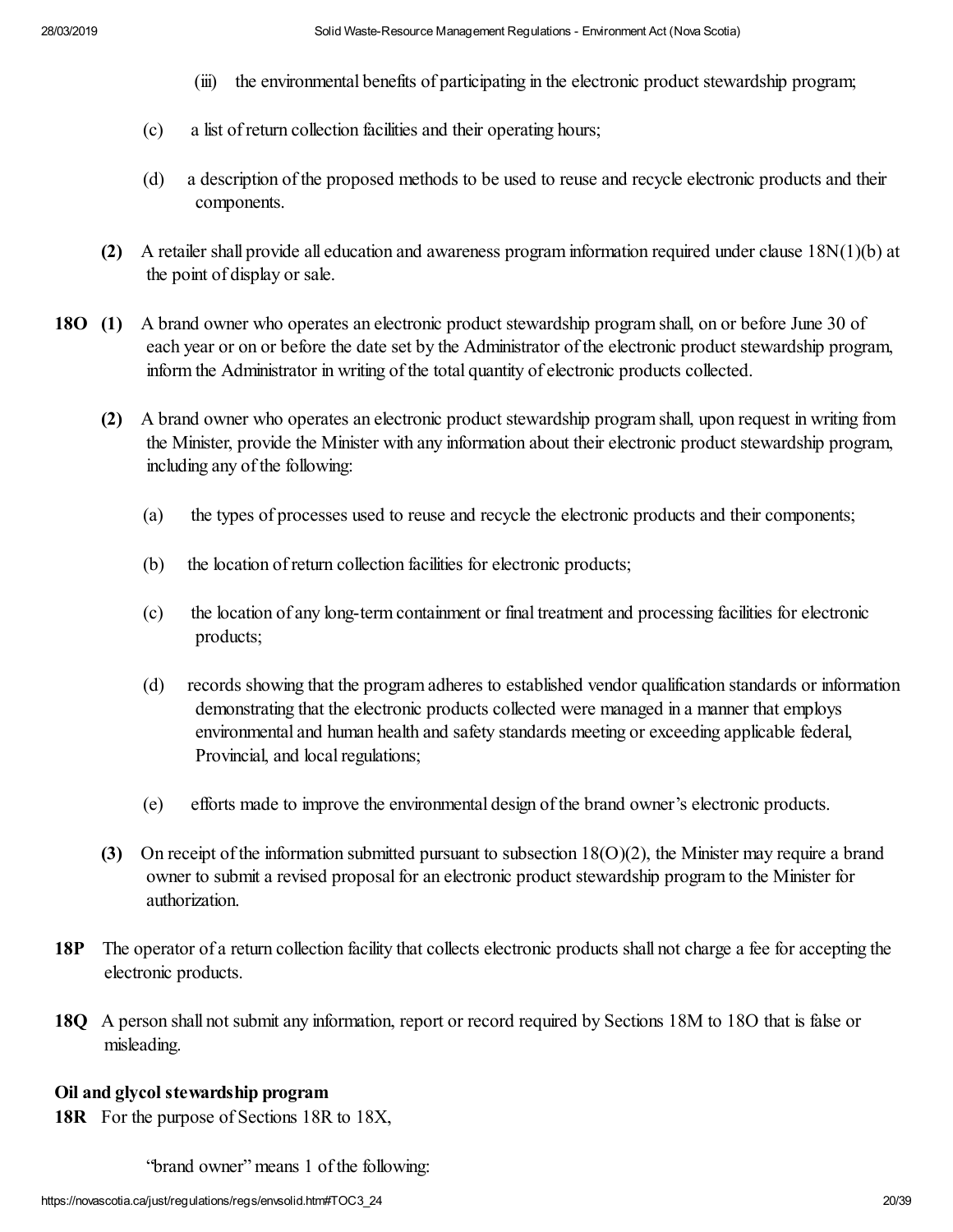- (i) a person who is the owner or licensee of the intellectual property rights to oil, glycol, oil filters or product containers sold, offered for sale or otherwise distributed in or into the Province,
- (ii) a manufacturer or distributer of oil, glycol, oil filters or product containers sold, offered for sale or otherwise distributed in or into the Province,
- (iii) for oil, glycol, oil filters or product containers imported into the Province, the first person to sell or offer for sale the oil, glycol, oil filter or product containers in the Province;

"glycol" means ethylene or propylene glycol used or intended for use as a vehicle or commercial engine coolant, but does not include any of the following:

- (i) plumbing antifreeze,
- (ii) windshield washer antifreeze,
- (iii) lock de-icer and antifreeze,
- (iv) gasoline and diesel fuel antifreeze;

#### "oil" means

- (i) petroleum or synthetic derived crankcase oil, engine oil and gear oil, and hydraulic fluid, transmission fluid and heat transfer fluid, or
- (ii) fluid used for lubricating purposes in machinery or equipment;

### "oil filter" means

- (i) a spin-on style or element style fluid filter that is used in hydraulic, transmission or internal combustion engine applications, or
- (ii) an oil filter, a diesel fuel filter, a storage tank fuel filter and a household furnace oil filter other than a gasoline filter;

"oil and glycol stewardship program" means a program authorized by the Minister under Section 18U that

- (i) establishes a process for collecting, transporting and recycling used oil, used glycol, used oil filters and product containers, and
- (ii) incorporates the principles of a pollution prevention hierarchy by replacing disposal with reuse and recycling of used oil, used glycol, used oil filters and product containers;

"product container" means a container with a capacity of 50 L or less manufactured for the purpose of holding glycol, oil or diesel exhaust fluid, and includes an aerosol container used to hold a cleaner for automotive parts;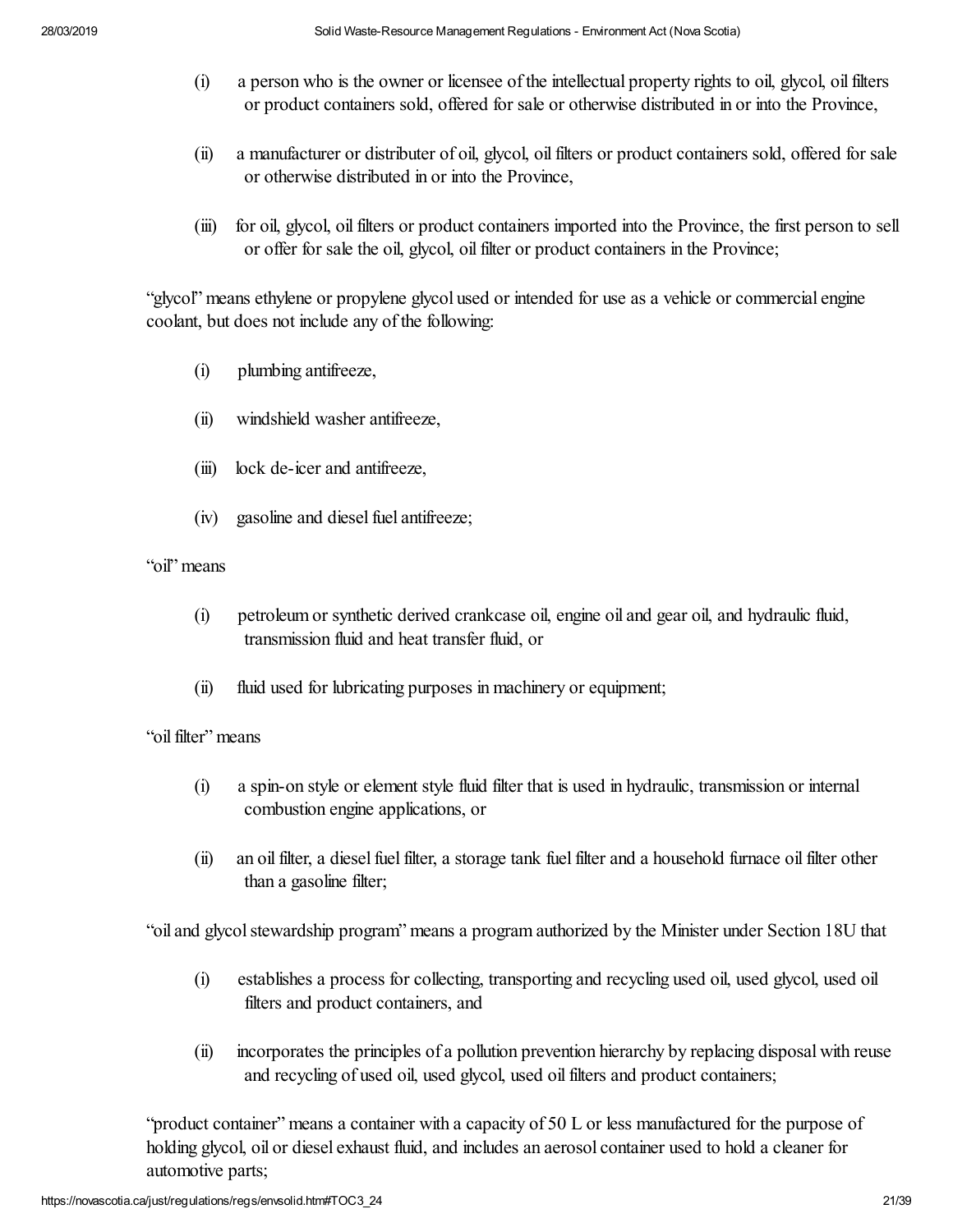"retailer" means a person who sells or offers for sale to a consumer oil, glycol, oil filters or product containers in the Province;

"return collection facility" means a collection facility that accepts used oil, used oil filters, used glycol and product containers from persons who wish to return them, and that is identified as a return collection facility through an approved oil and glycol stewardship program;

"used glycol" means glycol that, through use, storage or handling, can no longer be used for its original purpose;

"used oil" means oil that, through use, storage or handling, can no longer be used for its original purpose;

"used oil filter" means an oil filter that, through use, storage or handling, can no longer be used for its original purpose.

- **18S** The Minister may appoint an administrator to administer an oil and glycol stewardship program.
- **18T (1)** Effective on and after January 1, 2020, no brand owner shall sell, offer for sale or distribute oil, glycol, oil filters or product containers in or into the Province unless the brand owner, or an agent of the brand owner, operates an oil and glycol stewardship program in respect of the oil, glycol, oil filters or product containers.
	- **(2)** Effective on and after January 1, 2020, no retailer shall sell or offer for sale to consumers oil, glycol, oil filters or product containers in the Province unless the brand owner, or an agent of the brand owner, operates an oil and glycol stewardship program in respect of the oil, glycol, oil filters or product containers.
	- **(3)** No operator of a return collection facility shall charge a fee for accepting used oil, used glycol, used oil filters or product containers.
- **18U (1)** Subject to subsection (2), no later than July 1, 2019, a brand owner shall submit a proposal for an oil and glycol stewardship program to the Minister for authorization.
	- **(2)** The Minister may extend the deadline in subsection (1) for submission of a proposal.
	- **(3)** On receipt of a proposal for an oil and glycol stewardship program pursuant to subsection (1), the Minister shall
		- (a) authorize the program with or without terms or conditions;
		- (b) refuse to authorize the program and provide reasons, in writing, for the refusal; or
		- (c) request any additional information about the proposed program that the Minister considers necessary.
	- **(4)** Subject to subsection (5), a brand owner whose oil and glycol stewardship program is authorized under clause (3)(a) must operate the program in accordance with the terms and conditions of the authorization.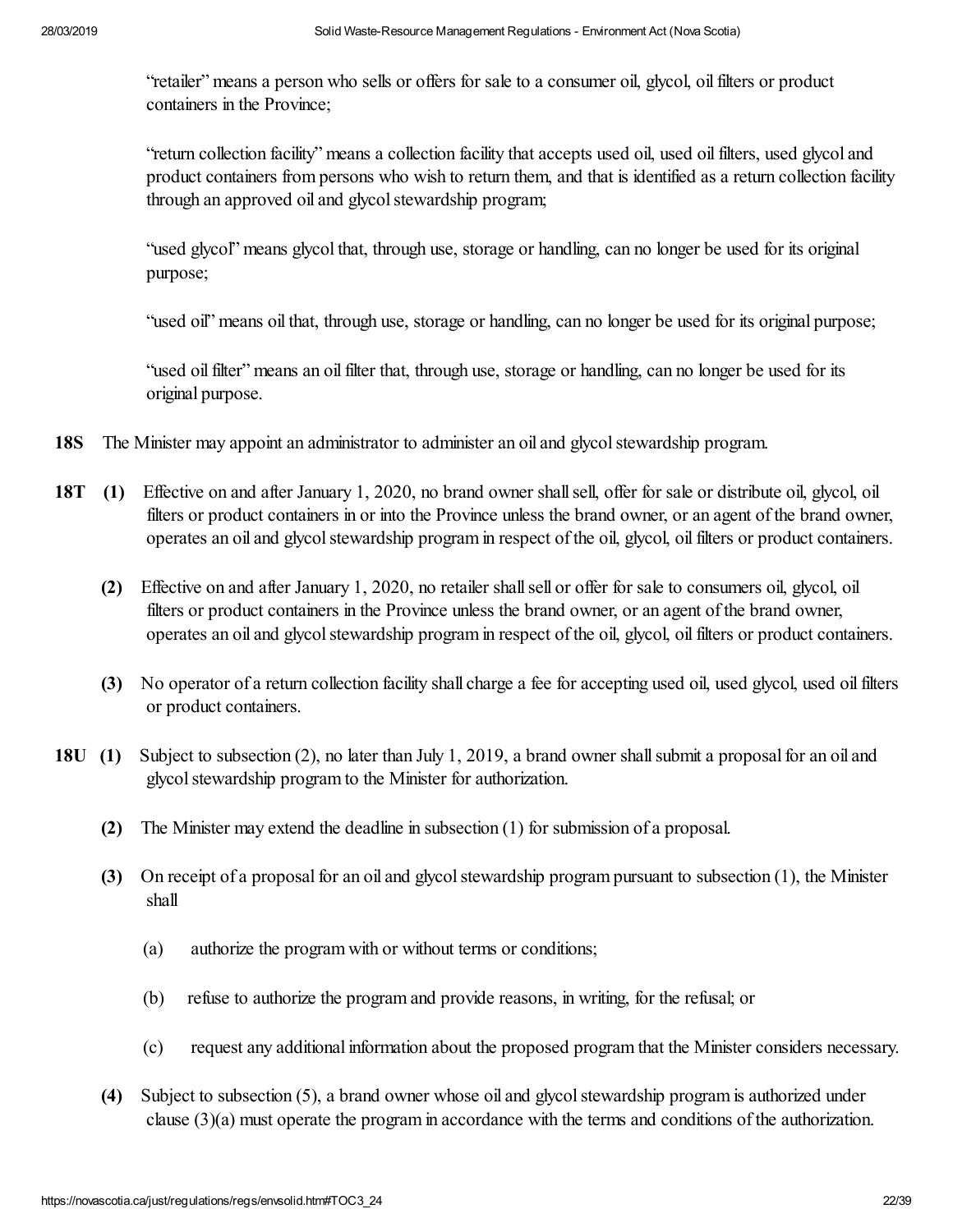- **(5)** A brand owner who submits a proposal under subsection (1) may designate a third party to operate an oil and glycol stewardship program on its behalf.
- **18V (1)** A proposal for an oil and glycol stewardship program must include detailed information about all of the following:
	- (a) the management and structure of the program;
	- (b) how used oil, used glycol, used oil filters and product containers will be collected, including a list of return collection facilities and their operating hours;
	- (c) the plans for the receipt of used oil, used glycol, used oil filters and product containers and the policies and procedures to be followed by the brand owner;
	- (d) the recycling options for used oil, used glycol, used oil filters and product containers;
	- (e) the quality control and assurance aspects of the program, including tracking and auditing mechanisms;
	- (f) targets for the recovery rate, along with a description of how the recovery rate will be calculated;
	- (g) an education and awareness program for consumers of oil, oil filters or glycol that includes all of the following information:
		- (i) information about the oil and glycol stewardship program specifying the products accepted by the program,
		- (ii) how and when consumers can return used oil, used glycol, used oil filters and product containers, including a list of return collection facilities and their operating hours,
		- (iii) the environmental benefits of participating in the oil and glycol stewardship program,
		- (iv) a description of the proposed methods for reusing and recycling used oil, used glycol, used oil filters and product containers,
		- (v) how the education and awareness program will assess consumer awareness,
		- (vi) how the brand owner will work with retailers to educate the consumers at the point of sale.
	- **(2)** The Minister may require a brand owner submitting a proposal for an oil and glycol stewardship program to provide any additional information that the Minister requires to consider the proposal.
- **18W (1)** On or before May 30 in each year, a brand owner shall provide the Minister with an annual report detailing the effectiveness of the oil and glycol stewardship program during the previous calendar year, which shall include
	- (a) the total amounts of used oil and used glycol, and the total numbers of used oil filters and product containers collected in the Province by the brand owner;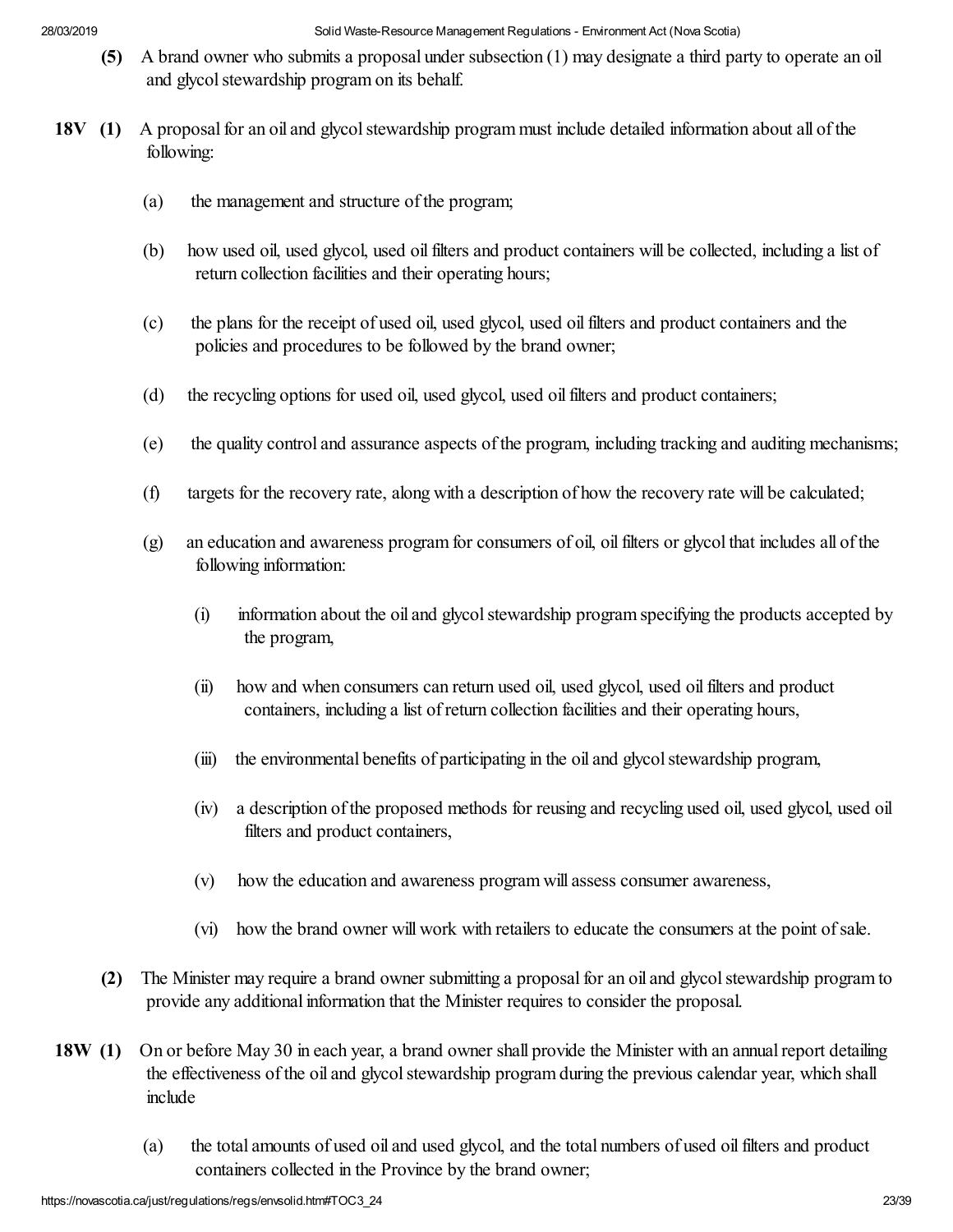- (b) the total amounts of used oil and used glycol, and the total numbers of used oil filters and product containers processed or in storage;
- (c) the percentage of used oil, used glycol, used oil filters or product containers collected that was reused, recycled, recovered for energy, contained, or otherwise disposed of;
- (d) the overall achievement of recovery rate targets set out in the oil and glycol stewardship program;
- (e) a description of the types of processes utilized to reuse, recycle, recover energy from, contain, or otherwise treat or dispose of used oil, used glycol, used oil filters, or product containers;
- (f) list of return collection facilities and their operating hours;
- (g) the location of processing or containment facilities for used oil, used glycol, used oil filters, and product containers;
- (h) the types of consumer information, educational materials and strategies adopted by the brand owner;
- (i) the annual financial statements, as prepared by an independent auditor, of the revenues received and the expenditures incurred by the oil and glycol stewardship program;
- (j) a report on the assessment of consumer awareness of the oil and glycol stewardship program; and
- (k) any other information requested by the Minister that relates to the oil and glycol stewardship program.
- **(2)** At the same time a brand owner submits its annual report, it shall provide to the Minister a statement in writing as to the total amount of oil, glycol, oil filters and product containers sold by the brand owner during the previous calendar year.
- **(3)** On receipt of the annual report submitted pursuant to this Section, if the Minister is not satisfied with the oil and glycol stewardship program, the Minister may require the brand owner to
	- (a) amend the authorized oil and glycol stewardship program; or
	- (b) submit a proposal for a new oil and glycol product stewardship program to the Minister for authorization pursuant to Section 18U.
- **18X** No person shall submit any information, report or record required by Sections 18R to 18W that is false or misleading.

#### **Part III - Litter Abatement**

#### **Prohibition against littering**

- **19** No person shall release or cause litter to be released into the environment unless
	- (a) the litter is placed in a litter receptacle;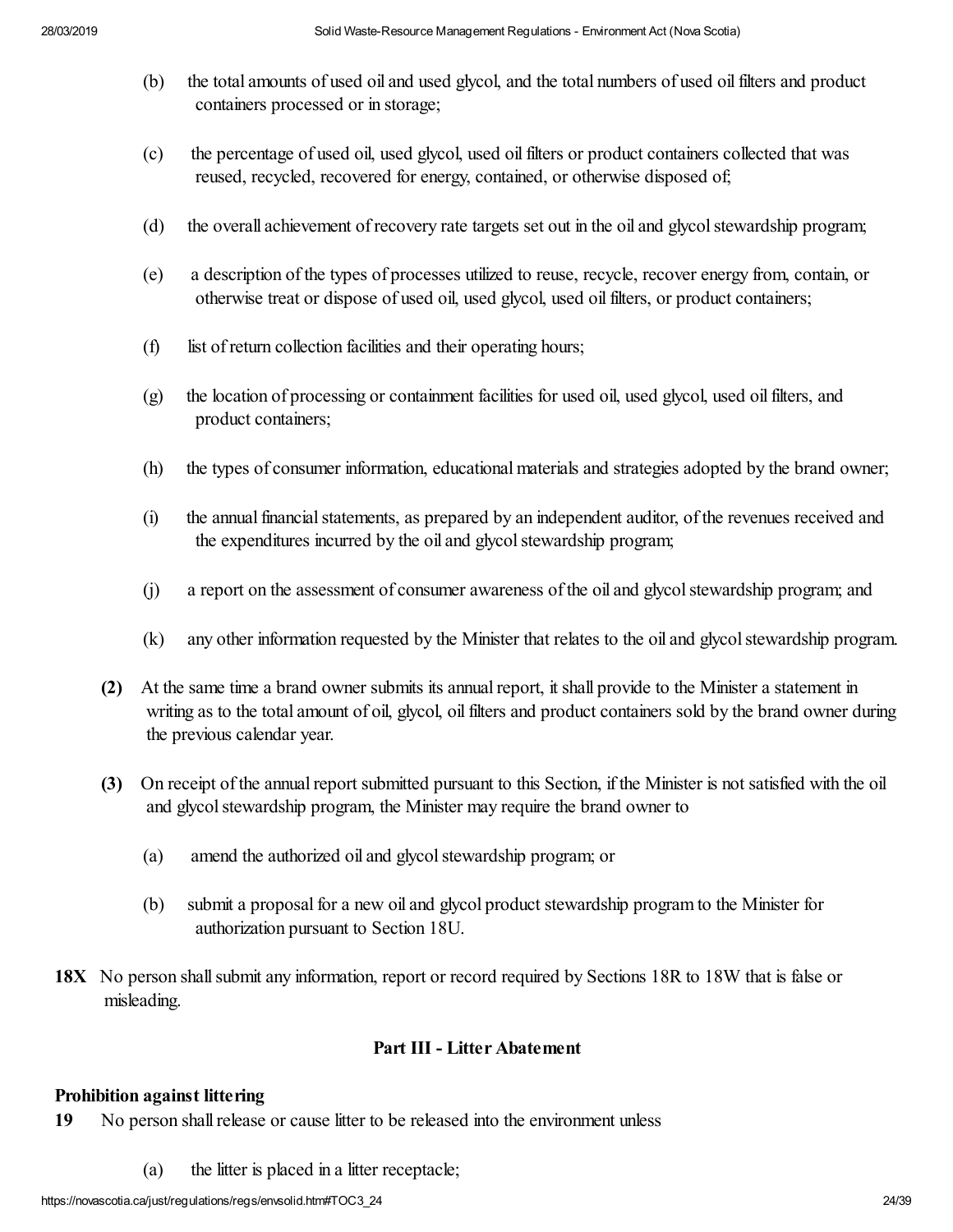- (b) the litter is disposed of at a disposal site for municipal solid waste or an area designated by a municipality having jurisdiction for the disposal of litter; or
- (c) the litter is deposited in a location designated for that purpose by a municipality having jurisdiction during special clean-up days.

#### **Littering from buildings/structures**

- **20 (1)** No owner, operator or person in care, management or control of a commercial outlet, service outlet, plant, building, facility or thing shall permit the release of litter from the commercial outlet, service outlet, plant, building, facility or thing into the environment.
	- **(2)** A person described in subsection (1) shall clean up any litter discharged or released into the environment.

#### **Construction sites**

- **21 (1)** No owner, operator, contractor or person in care, management or control of the construction, repair or demolition of a plant, building, facility, or thing shall permit the release of litter from the plant, building, facility, or thing into the environment.
	- **(2)** A person described in subsection (1) shall clean up any discharged litter released into the environment.

#### **Convenience stores, fast food and vending outlets**

- **22 (1)** An owner, operator, or person in care, management or control of a business or operation
	- (a) where food or beverages are sold in cartons, containers, foils or papers and
	- (b) where cartons, utensils, containers, foils or paper are discarded in the vicinity by the patrons of the business or operation,

shall provide receptacles for litter and receptacles for recyclable materials in appropriate and easily accessible locations, and shall service, maintain and empty the receptacles.

- **(2)** An owner, operator, or person in care, management or control of a business or operation shall keep the property and all public or private lands, streets, lanes, passageways, beaches or docks within 15 m of any boundary of their property free of all litter unless the landowner or operator denies access to their lands for this purpose.
- **(3)** A person described in subsections (1) and (2) shall ensure that the discarded materials are collected and disposed of as prescribed in these regulations.

#### **Public and private events**

- **23 (1)** A person who organizes or is responsible for a public or private event shall
	- (a) provide an adequate number of receptacles for litter and receptacles for recyclable materials in appropriate and easily accessible locations; and
	- (b) service, maintain and empty the receptacles as required.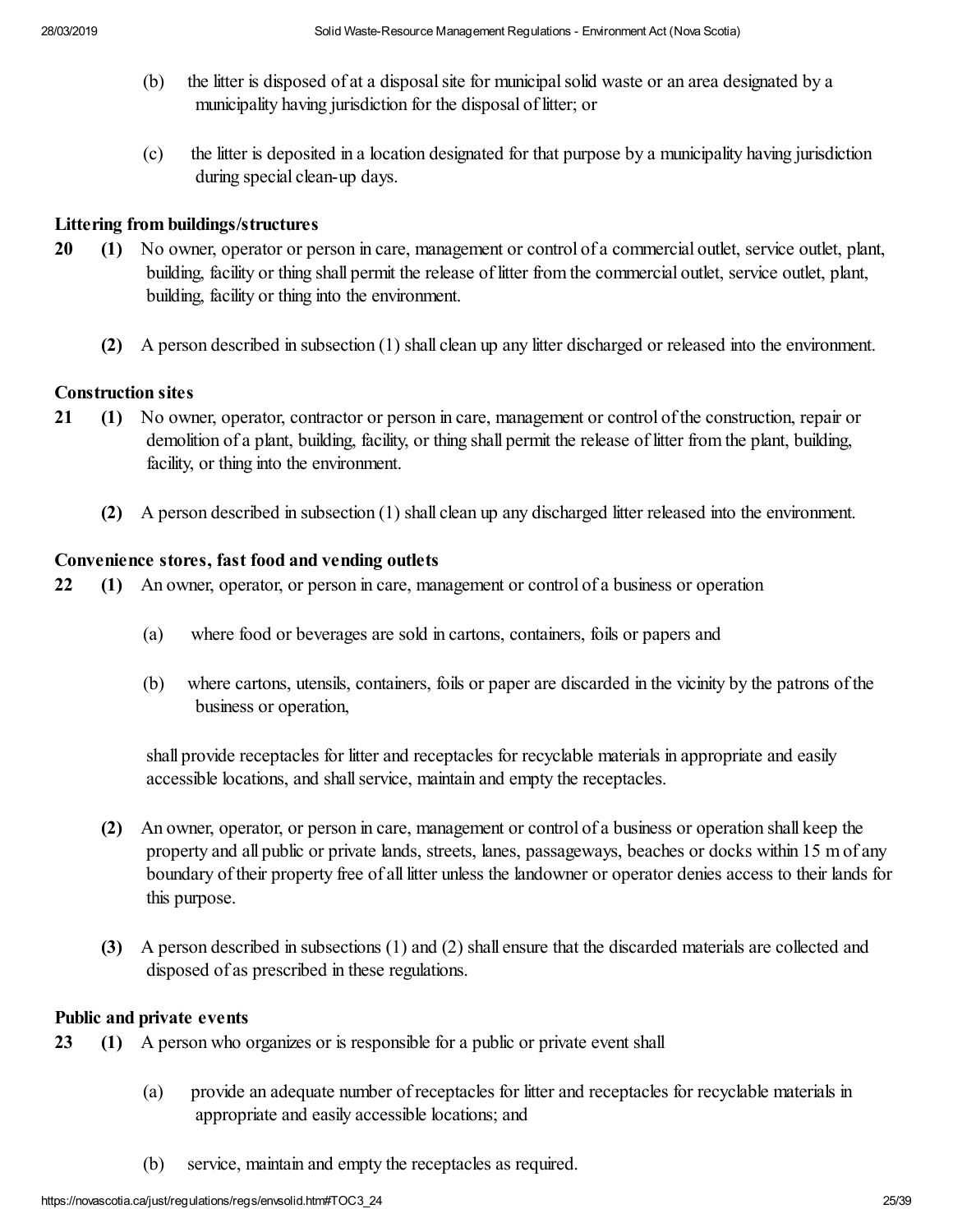**(2)** Every person who organizes or is responsible for a public or private event shall ensure that the property where the event takes place and all public or private lands, streets, lanes, passageways, beaches or docks within 15 m of the boundary of the property are free from all litter within 24 hours after the conclusion of the event, unless the land owner or operator denies access to their lands for this purpose.

#### **Flyers/advertisements**

- **24 (1)** No person, including a sponsor, organizer, or promoter of an event or thing, shall attach or cause to have attached a flyer, brochure, advertisement or other literature on a utility pole, structure, fence, or other thing,
	- (a) without the prior approval of the owner of the utility pole, structure, fence, or other thing; and
	- (b) without the prior approval of the municipality, city or town where the utility pole, structure, fence, or other thing is located.
	- **(2)** Subject to subsection (1), no person, including a sponsor, organizer or promoter of an event or thing, who attaches or causes to be attached a flyer, brochure, advertisement or other literature on a utility pole, structure, fence, or thing shall
		- (a) fail to put the posting date on the flyer, brochure, advertisement or literature;
		- (b) fail to remove the same within 30 days after the event; or
		- (c) fail to dispose of the same as prescribed in these regulations.
	- **(3)** No person, including a sponsor, organizer or promoter of an event or thing, shall distribute or cause to have distributed a flyer, brochure, advertisement or other literature by placing the same on a parked vehicle.

#### **Structures/vehicles on ice**

**25** No owner, operator or user of a structure, vehicle or thing on the ice surface of a watercourse, shall

- (a) abandon the structure, vehicle or thing unless it is made of snow or ice; or
- (b) fail to remove and properly dispose of the structure, vehicle or thing before the ice surface of the watercourse melts.

#### **Part IV - Composting**

#### **Application**

- **26** Part IV does not apply to
	- (a) backyard composting;
	- (b) generally accepted farming practices; and
- (c) the composting of leaf and yard waste where not more than  $100 \text{ m}^3$  is processed annually.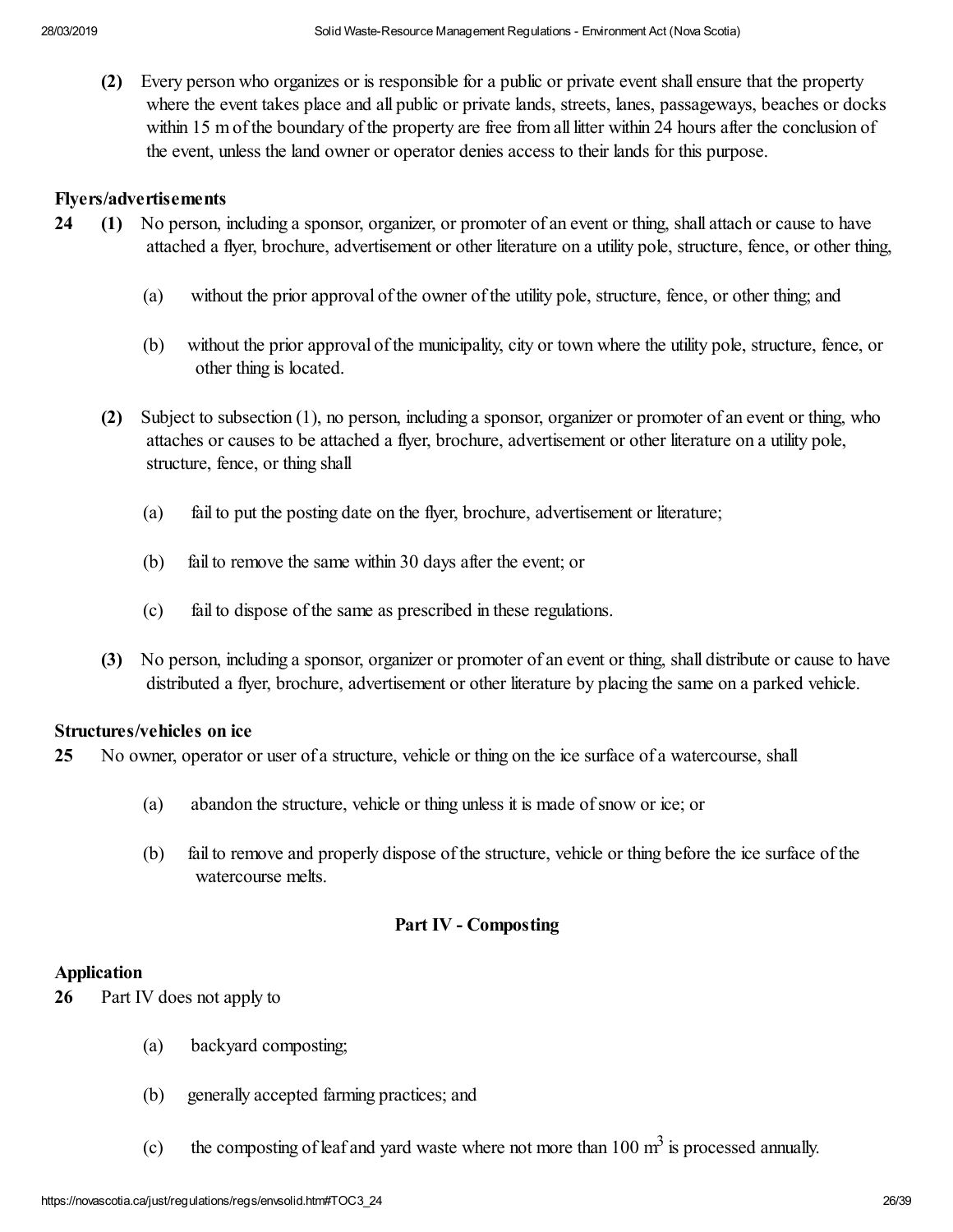#### **Regulated activities**

**27** No person shall construct, operate, expand or modify a facility which can process compost without obtaining an approval from the Minister.

#### **Approval application information**

- **28** In addition to the information required under the Approvals Procedure Regulation, a person who wishes to obtain an approval to construct, operate, expand or modify a facility for composting shall supply the Minister with the following information:
	- (a) a description of the odour control system, when necessary;
	- (b) a description of the storm and runoff management system;
	- (c) moisture control;
	- (d) the type and source of waste received and processed;
	- (e) programs to deal with unauthorized materials; and
	- (f) other information requested by the Administrator.

#### **Requirements**

**29** The owner, operator or person who has care, management or control of a facility for composting, shall ensure that

- (a) a facility for composting is maintained in a clean and orderly condition; and
- (b) when a facility for composting ceases operation, a person described in clause (a) shall remove all residuals, unprocessed waste, compost product and recyclable material from the property and recycle or dispose of it in accordance with the directions of the Minister.

#### **Division II - Disposal of Municipal Solid Waste**

#### **Bans**

- **30 (1)** A person must not destroy or dispose of a designated material listed in Column 1 of Schedule "B" in a landfill or incinerator on or after the implementation date prescribed in Column 2 of Schedule "B".
	- **(2)** A person must not accept for destruction or disposal a designated material listed in Column 1 of Schedule "B" in a landfill or incinerator on or after the implementation date prescribed in Column 2 of Schedule "B".
	- **(3)** Each municipality shall provide a plan to the Administrator to ensure that the bans described in Schedule "B" are implemented.

#### **Regulated activities**

**31 (1)** No person shall own, construct, manage, operate, alter or modify a landfill without obtaining approval from the Minister.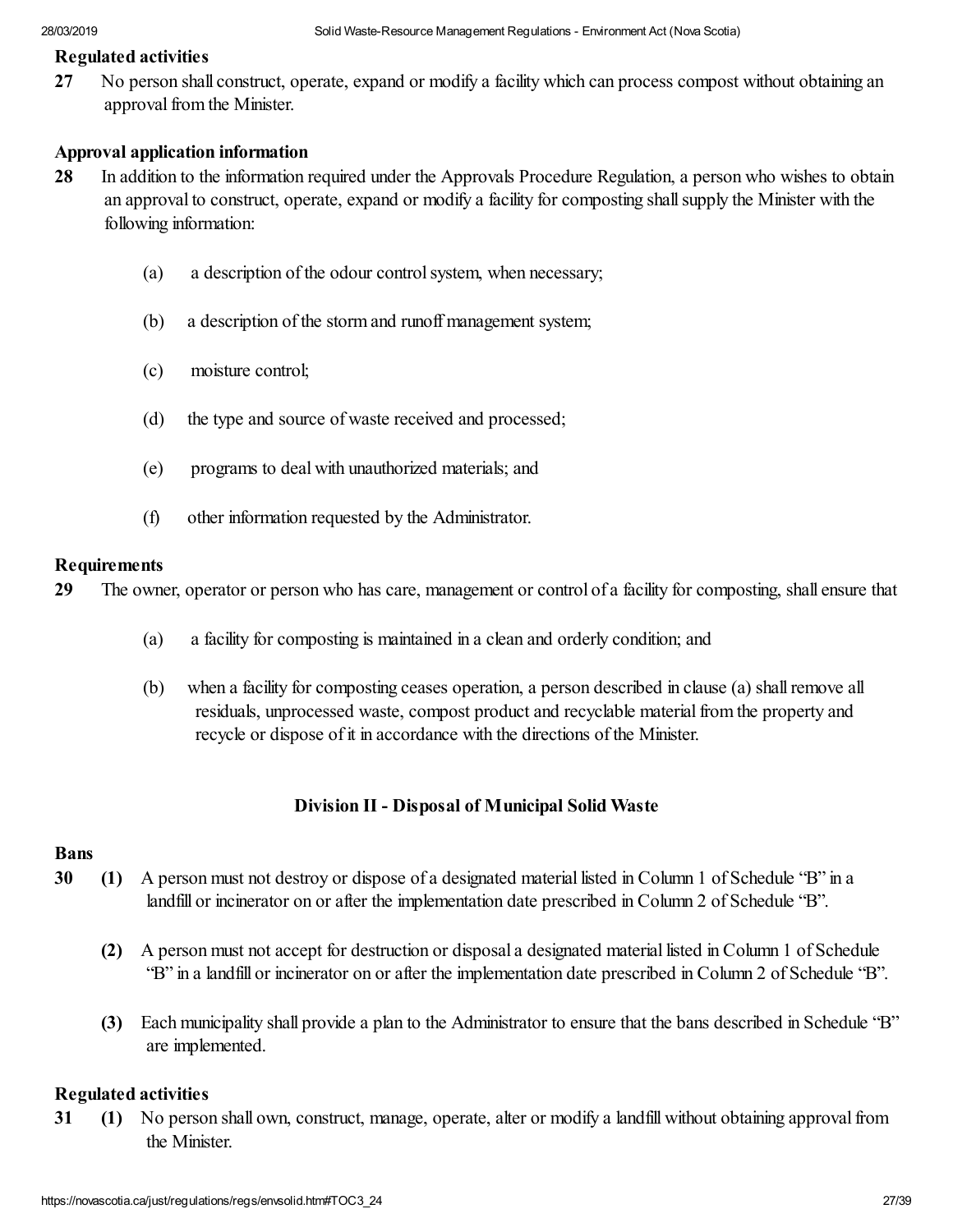- **(2)** (a) No person shall own, construct, manage, operate, alter or modify a disposal site for construction and demolition debris without obtaining approval from the Minister.
	- (b) Clause (a) does not apply to rock (excluding rock containing a sulphide bearing material), aggregate, soil, bricks mortar, concrete, asphalt pavement, porcelain or ceramic materials, trees, brush, limbs, stumps, root balls, organic mat, and milled wood that is free of adhesives, coatings or preservatives.
- **(3)** No person shall own, construct, manage, operate, alter or modify an incinerator for the disposal of municipal solid waste without obtaining approval from the Minister.
- **(4)** No person shall own, construct, manage, operate, alter or modify the operation of an ash disposal site without obtaining approval from the Minister.

### **Approval application information**

- **32 (1)** In addition to the information required under the *Approvals Procedure Regulations*, a person who wishes to obtain an approval to operate a landfill or incinerator for the disposal of municipal solid waste shall supply the Minister with the following information:
	- (a) complete construction drawings and specifications showing details including
		- (i) a site plan indicating the relation of the landfill or incinerator to any well, watercourse, road or other significant natural and man-made features within 1 km of the landfill or incinerator,
		- (ii) the entrances and exists to the landfill or incinerator, and
		- (iii) all other structures and works to be constructed, installed or used in the operation of the landfill or incinerator;
	- (b) a description of the waste material which is to be received at the landfill or incinerator;
	- (c) the life expectancy of the landfill or incinerator;
	- (d) monitoring programs, including groundwater and surface water monitoring studies, to be established at the landfill or incinerator;
	- (e) a detailed operation manual outlining how the applicant intends to operate the landfill or incinerator; and
	- (f) other information requested by the Administrator.
	- **(2)** An approval may contain requirements for the implementation and operation of a waste reduction, reuse, recycling and composting program.

### **Additional information - landfill**

**33** In addition to the information required under Section 32, a person who wishes to obtain an approval to operate a landfill for municipal solid waste shall supply the Minister with the following information: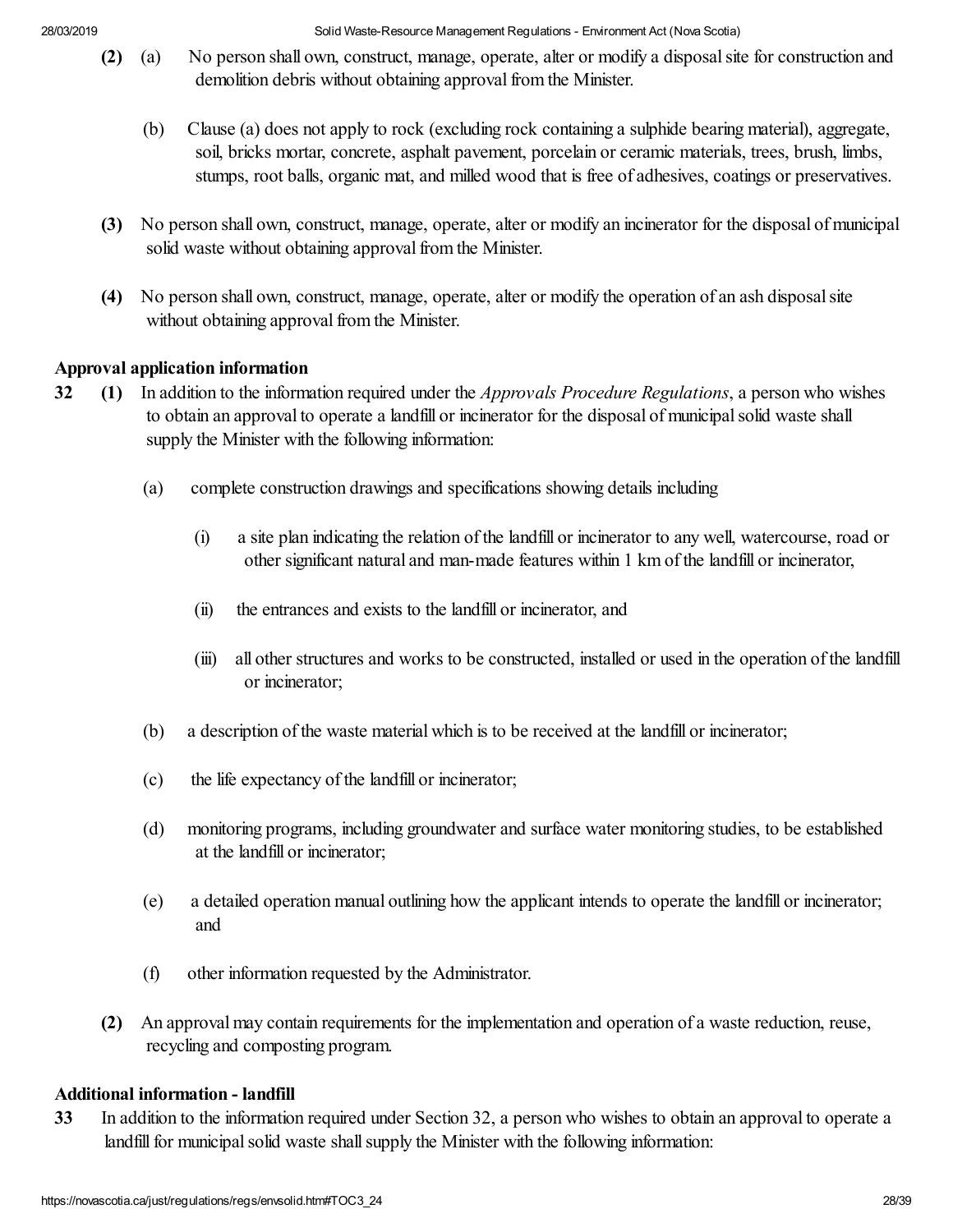- (a) a description of liner and subdrainage systems;
- (b) a description of leachate collection and treatment systems;
- (c) a description of gas collection and treatment systems; and
- (d) other information requested by the Administrator.

#### **Additional information - incinerator**

- **34** In addition to the information required under Section 32, a person who wishes to obtain an approval to operate an incinerator for municipal solid waste shall supply the Minister with the following information:
	- (a) a description of all liquid, solid, and gaseous emissions discharged from the incinerator;
	- (b) a description of all solid and liquid wastes requiring disposal and the methods proposed to dispose of these wastes;
	- (c) a description of the air pollution control system to be used;
	- (d) a description of the ambient air monitoring program including monitoring protocols;
	- (e) a description how the incinerator will generate energy;
	- (f) an assessment of how the incinerator will not reduce or take away opportunities for recycling, composting or other reprocessing of waste-resource materials; and
	- (g) other information requested by the Administrator.

#### **Records and reports**

- **35 (1)** An owner, operator or manager of a landfill or incinerator shall keep books, records and accounts of the operations including, but not limited to, daily quantities of all waste received, disposed, stored and diverted, daily tipping fees, and other data as may be required.
	- **(2)** An owner, operator or manager of a landfill or incinerator shall submit to the Administrator on a bi-annual basis, or more often if required by the Administrator, data pertaining to the quantities and types of materials received at the landfill or incinerator, material recovery facilities, and material storage and transfer facilities.

#### **Open burning ban**

**36** On, from and after April 1, 1996, no person shall permit, carry out or be responsible for open burning of municipal solid waste which shall include open burning in an uncontrolled teepee, pit and silo burner.

#### **Incineration**

- **37** Subject to Section 38, no person shall own, operate or manage the operation of an incinerator for municipal solid waste which does not adhere to
	- (a) national standards described in a publication prepared by the Canadian Council of Ministers of the Environment entitled "Operating and Emission Guidelines for Municipal Solid Waste Incinerators",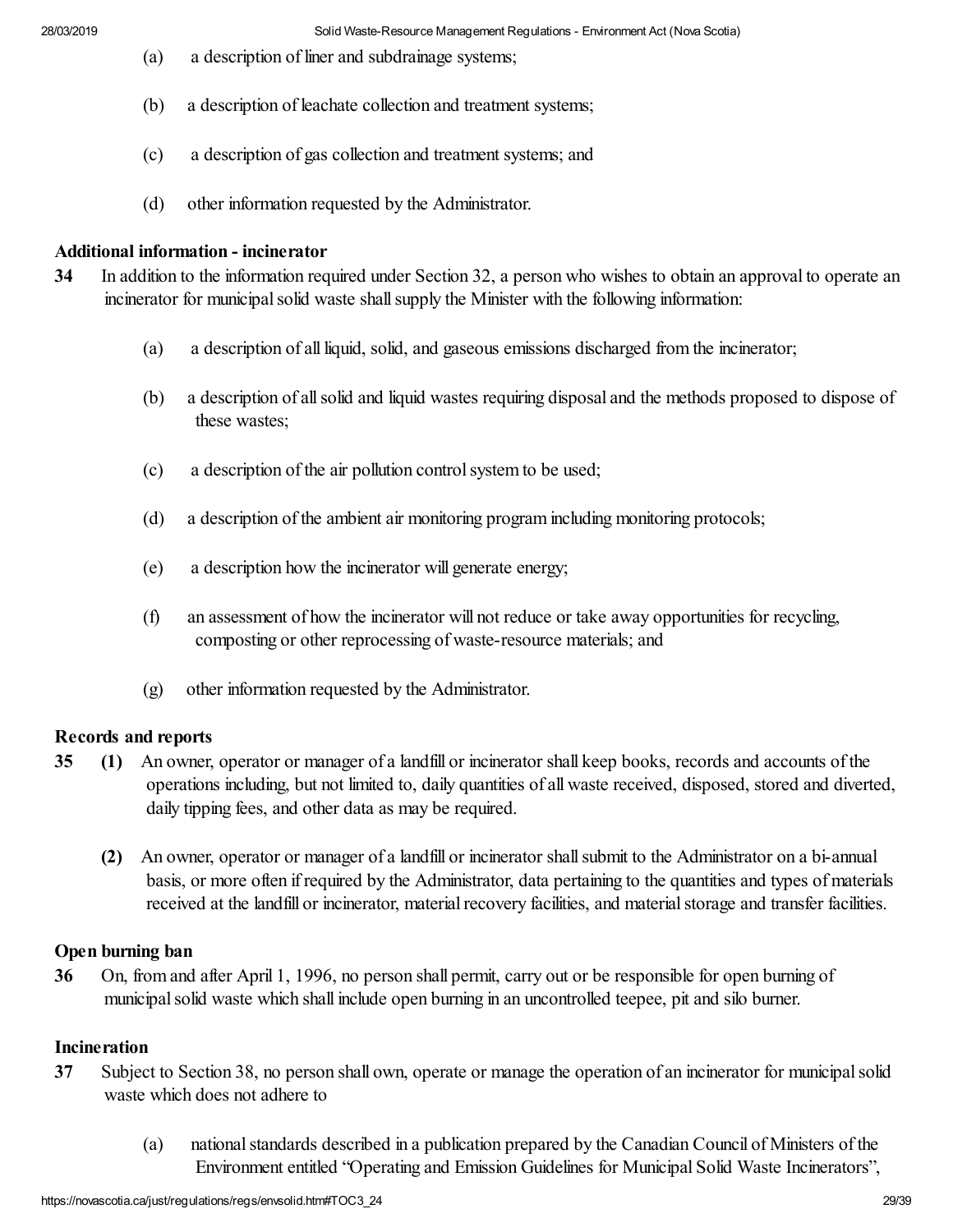Report CCME-TS-WM-TRE003, June 1989; or

(b) standards prescribed by the Minister.

#### **Minimum standards for stack emissions**

- **38 (1)** No person shall own, operate, or manage the operation of an incinerator for municipal solid waste that releases a contaminant listed in Column I of Schedule "D" in excess of the amounts prescribed in Column II of Schedule "D".
	- **(2)** Test methods shall be as prescribed in Column III of Schedule "D" or as agreed to in writing by the Administrator.

### **Division III - Regional Solid Waste-Resource Management Plans Regional Requirements**

#### **Establishment of regions**

- **39 (1)** For the purposes of Part IX of the Act and these regulations and to encourage regional cooperation, there are hereby established 7 administrative regions in the Province, hereafter referred to as a "region" or "regions", identified as follows:
	- (a) Region 1 to be known as the Cape Breton Region, comprised of the counties of Cape Breton, Inverness, Victoria and Richmond;
	- (b) Region 2, to be known as the Eastern Region, comprised of the counties of Antigonish, Pictou and Guysborough;
	- (c) Region 3, to be known as the Northern Region, comprised of the counties of Colchester and Cumberland and the District of East Hants;
	- (d) Region 4, to be known as the Halifax Region, comprised of the County of Halifax;
	- (e) Region 5, to be known as the Valley Region, to be comprised of the counties of Annapolis and Kings;
	- (f) Region 6, to be known as the South Shore Region, to be comprised of the counties of Lunenburg and Queens and the District of West Hants; and
	- (g) Region 7, to be known as the Western Region, to be comprised of the counties of Digby, Shelburne and Yarmouth.
	- **(2)** The municipalities may agree to make variations in the composition of the regions described in subsection (1), where the Administrator is of the opinion that the proposed variation will not affect the viability of the region.
	- **(3)** Each region described in subsection (1), or as varied pursuant to subsection (2), shall include all municipalities within the boundaries of the region.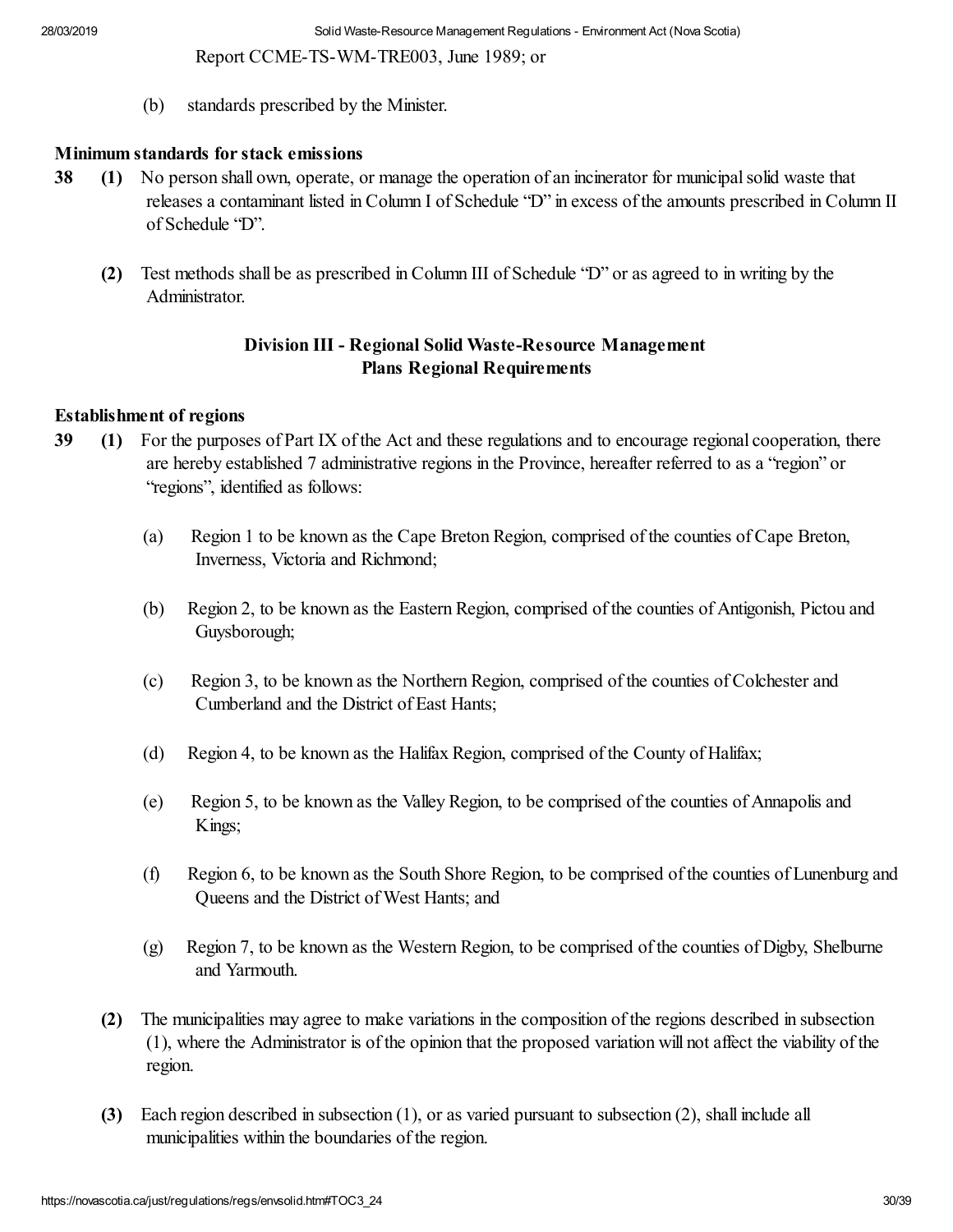- **(4)** Pursuant to Section 93 of the Act, each region described in subsection (1), or as varied pursuant to subsection (2), shall achieve a minimum of 50% solid-waste diversion by the year 2000.
- **(5)** All diversion activities, whether or not conducted by the municipal unit or region shall be used to determine whether the goal described in subsection (4) is achieved.

#### **Role of the regions**

- **40 (1)** The municipalities in each region shall
	- (a) prepare and submit to the Administrator a regional solid waste-resource management plan on or before March 1, 1997, unless the Minister agrees in writing to an extension of time;
	- (b) implement the regional solid waste-resource management plan within the time frames approved by the Administrator in the plan; and
	- (c) prepare and submit to the Administrator reports about the progress achieved towards 50% solid waste diversion, including providing information about how much solid waste is being disposed and diverted from disposal.
	- **(2)** The Administrator shall review and, if deemed acceptable, approve the regional solid waste-resource management plans submitted.

#### **Contents of plan**

**41** A regional solid waste-resource management plan shall include, but is not limited to, the following information:

- (a) a description of the roles and responsibilities of each municipality;
- (b) a public awareness program;
- (c) a program to increase the diversion of household waste dangerous goods;
- (d) source reduction, reuse, recycling and composting programs;
- (e) a proposal for identifying markets for diverted materials;
- (f) a schedule and estimate of costs to implement each component of the plan;
- (g) a method for monitoring the progress towards implementation of the plan;
- (h) administrative agreements and a description of fair and equitable cost sharing arrangements made between the municipalities; and
- (i) other information requested by the Administrator.

#### **Division IV - Financial Assistance**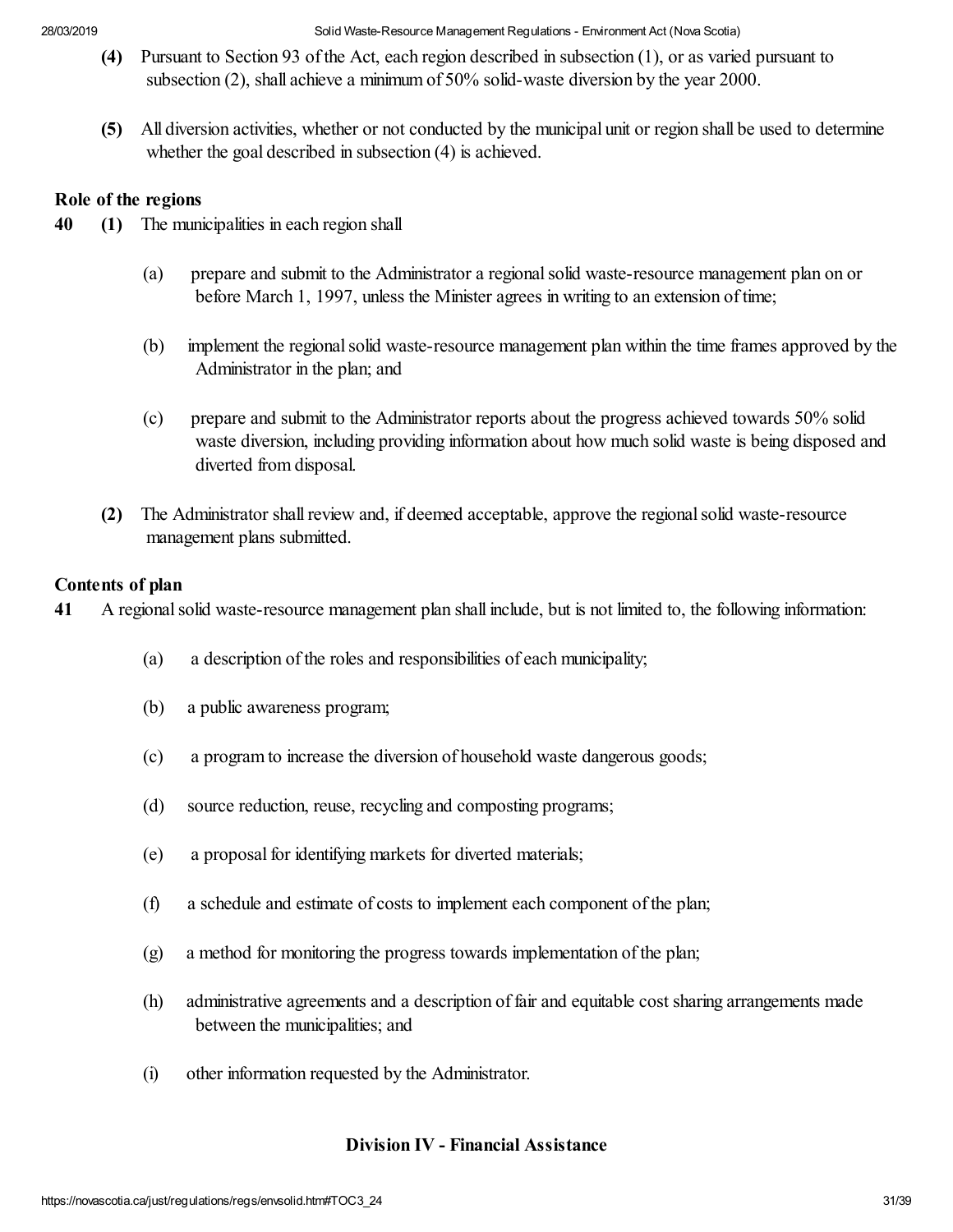#### **Plans, studies and audits that qualify for assistance**

- **42** A plan, study or audit which may qualify for financial assistance under these regulations includes:
	- (a) a regional solid waste-resource management plan;
	- (b) an audit or closure study of an existing solid waste-resource management facility;
	- (c) a waste diversion study, including a recycling study, a composting study or a waste reduction study;
	- (d) a waste disposal study; or
	- (e) any combination or part of the foregoing.

#### **Proposals**

**43** A proposal for a plan, study or audit described in Section 42 shall contain a detailed description of

- (a) the methodology, including a schedule of the plan, study or audit;
- (b) the relevance and compatibility of the plan, study or audit with the applicable regional solid wasteresource management plan;
- (c) the costs of the plan, study or audit; and
- (d) other information requested by the Administrator.

#### **Review of application**

**44** After reviewing an application for financial assistance, the Administrator may

- (a) approve the application in whole or part;
- (b) reject the application; or
- (c) request more information.

### **Technical steering committee**

- **45 (1)** Where the Administrator considers it appropriate, a technical steering committee shall be established to guide the plan, study or audit described in Section 42 and to provide recommendations to the applicant on parts of the plan, study or audit that require direction.
	- **(2)** Where the Administrator considers it appropriate, the technical steering committee may include technical representation from a municipality, the Department, and other regulatory or funding agencies.

#### **Payment of assistance**

**46 (1)** Where the Minister has approved an application for financial assistance respecting a study or audit, the Administrator may, prior to the completion of the project, advance progress payments to the applicant in amounts which shall not exceed 50% of the approved financial assistance.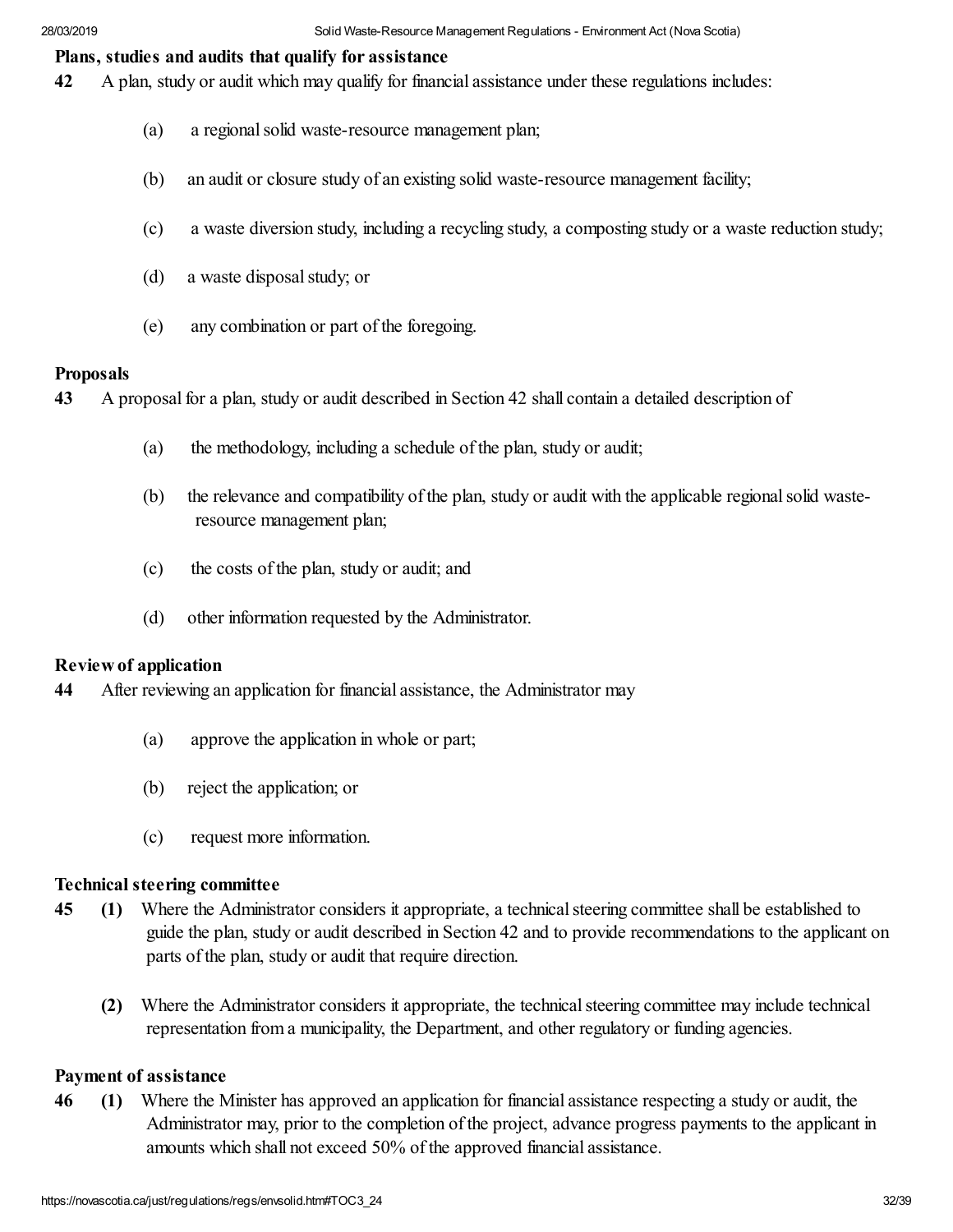- **(2)** Any request for a progress payment under subsection (1) shall be accompanied by appropriate invoices to justify the expenditures claimed.
- **(3)** Upon completion of the project, the Administrator shall pay the remainder of the approved financial assistance to the applicant provided.
	- (a) the applicant has completed the plan, study or audit to the satisfaction of the Administrator; and
	- (b) appropriate invoices have been submitted to the Administrator to justify the expenditures claimed.

#### **Effective date**

**47** These regulations shall come into force on, from and after February 6, 1996.

### \_\_\_\_\_\_\_\_\_\_\_\_\_\_\_\_\_\_\_\_\_\_\_\_\_\_\_\_\_\_\_\_\_\_\_\_\_\_\_\_\_\_\_\_\_\_\_\_\_\_\_\_\_\_\_\_\_\_\_\_\_\_\_\_ **Schedule "A"—Approved Programs**

- 1. Municipal waste diversion programs, including source reduction, reuse, recycling and composting programs.
- 2. Municipal household hazardous waste programs.
- 3. Municipal waste management education programs.
- 4. Market development, manufacturing and processing of recycled materials.

| Schedule "B"—Designated Materials Banned from Destruction or Disposal |
|-----------------------------------------------------------------------|
| in Landfills and Incinerators                                         |

\_\_\_\_\_\_\_\_\_\_\_\_\_\_\_\_\_\_\_\_\_\_\_\_\_\_\_\_\_\_\_\_\_\_\_\_\_\_\_\_\_\_\_\_\_\_\_\_\_\_\_\_\_\_\_\_\_\_\_\_\_\_\_\_

| Column 1:                                                      | Column 2:                  |
|----------------------------------------------------------------|----------------------------|
| <b>Designated Material</b>                                     | <b>Implementation Date</b> |
| Beverage containers                                            | April 1, 1996              |
| Corrugated cardboard                                           | April 1, 1996              |
| Newsprint                                                      | April 1, 1996              |
| Used tires                                                     | April 1, 1996              |
| Lead-acid (automotive) batteries                               | April 1, 1996              |
| Leaf and yard waste                                            | June 1, 1996               |
| Post-consumer paint products, formerly known as waste<br>paint | April 1, 1997              |
| Ethylene glycol (automotive antifreeze)                        | April 1, 1997–May 31, 2019 |
| Compostable organic material                                   | June 1, 1997               |
| Steel or tin food containers                                   | April 1, 1998              |
| Glass food containers                                          | April 1, 1998              |
| Low-density polyethylene bags and packaging                    | April 1, 1998              |
|                                                                |                            |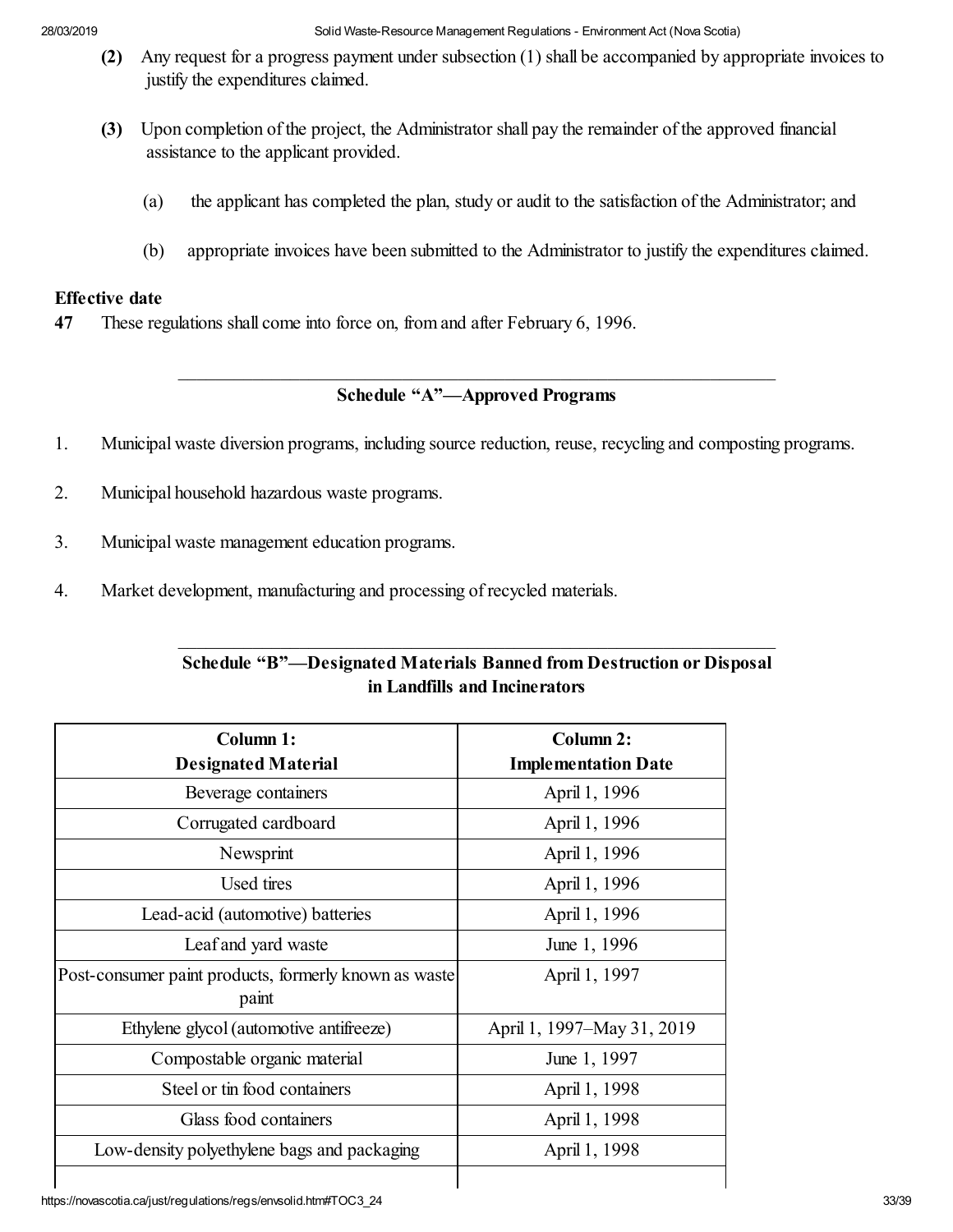| High-density polyethylene bags and packaging                                                                        | April 1, 1998    |
|---------------------------------------------------------------------------------------------------------------------|------------------|
| <b>Televisions</b>                                                                                                  | February 1, 2008 |
| Desktop, laptop and notebook computers, including<br>CPUs, keyboards, mice, cables and other computer<br>components | February 1, 2008 |
| Computer monitors                                                                                                   | February 1, 2008 |
| Computer printers, including printers that have scanning<br>or fax capabilities or both                             | February 1, 2008 |
| Computer scanners                                                                                                   | February 1, 2009 |
| Audio and video playback and recording systems                                                                      | February 1, 2009 |
| Telephones and fax machines                                                                                         | February 1, 2009 |
| Cell phones and other wireless devices                                                                              | February 1, 2009 |
| Used oil                                                                                                            | March 1, 2020    |
| Used glycol                                                                                                         | March 1, 2020    |
| Used oil filters                                                                                                    | March 1, 2020    |
| Glycol containers                                                                                                   | March 1, 2020    |
| Oil containers                                                                                                      | March 1, 2020    |
| Home or non-commercial video gaming equipment and<br>controllers                                                    | March 1, 2020    |
| Global Positioning System devices, whether stand-<br>alone/portable or in-dash (aftermarket only)                   | March 1, 2020    |
| Microwave ovens                                                                                                     | March 1, 2020    |
| E-book readers                                                                                                      | March 1, 2020    |
| Peripherals, including external hard drives, optical drives,<br>modems                                              | March 1, 2020    |
| Handheld video game systems                                                                                         | March 1, 2020    |

# **Schedule "C"—Electronic Products Included in the Electronic Product Stewardship Program**

\_\_\_\_\_\_\_\_\_\_\_\_\_\_\_\_\_\_\_\_\_\_\_\_\_\_\_\_\_\_\_\_\_\_\_\_\_\_\_\_\_\_\_\_\_\_\_\_\_\_\_\_\_\_\_\_\_\_\_\_\_\_\_\_

| Column 1:<br><b>Electronic Product</b>                                                                           | Column 2:<br><b>Implementation Date</b> |
|------------------------------------------------------------------------------------------------------------------|-----------------------------------------|
| <b>Televisions</b>                                                                                               | February 1, 2008                        |
| Desktop, laptop and notebook computers, including CPUs,<br>keyboards, mice, cables and other computer components | February 1, 2008                        |
| Computer monitors                                                                                                | February 1, 2008                        |
| Computer printers, including printers that have scanning or fax<br>capabilities or both                          | February 1, 2008                        |
| Computer scanners                                                                                                | February 1, 2009                        |
| Audio and video playback and recording systems                                                                   | February 1, 2009                        |

https://novascotia.ca/just/regulations/regs/envsolid.htm#TOC3\_24 34/39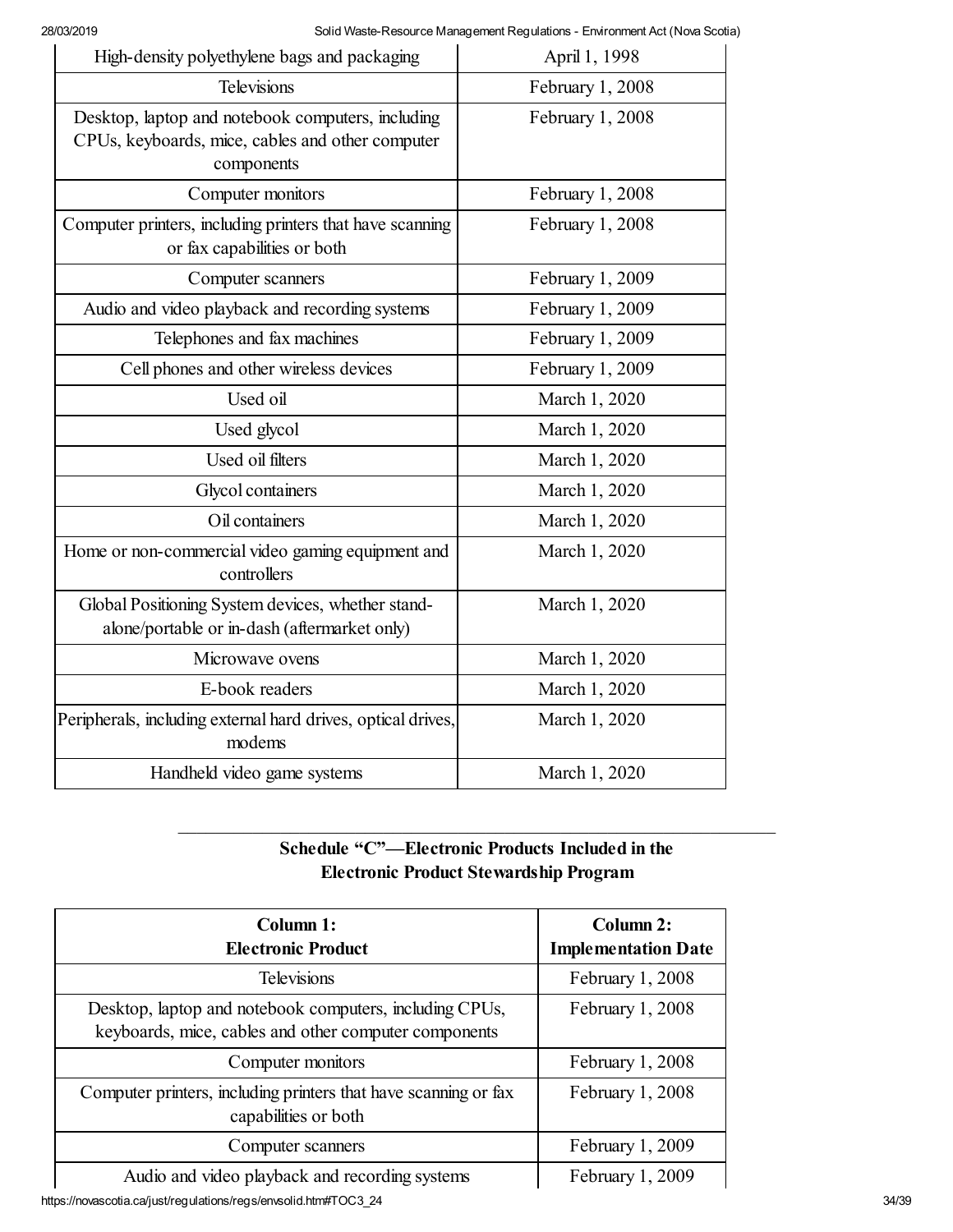| Telephones and fax machines                                                                      | February 1, 2009 |
|--------------------------------------------------------------------------------------------------|------------------|
| Cell phones and other wireless devices                                                           | February 1, 2009 |
| Home or non-commercial video gaming equipment and controllers                                    | January 1, 2020  |
| Global Positioning System devices, whether stand-alone/portable<br>or in-dash (aftermarket only) | January 1, 2020  |
| Microwave ovens                                                                                  | January 1, 2020  |
| E-book readers                                                                                   | January 1, 2020  |
| Peripherals, including external hard drives, optical drives, modems                              | January 1, 2020  |
| Handheld video game systems                                                                      | January 1, 2020  |

# \_\_\_\_\_\_\_\_\_\_\_\_\_\_\_\_\_\_\_\_\_\_\_\_\_\_\_\_\_\_\_\_\_\_\_\_\_\_\_\_\_\_\_\_\_\_\_\_\_\_\_\_\_\_\_\_\_\_\_\_\_\_\_\_ **Schedule "D"— Stack Discharge Limits (at 11% oxygen)**

| <b>Contaminant</b>                                                                                                                   | Limit                                                                              | <b>Test Method</b>                                                                     |  |
|--------------------------------------------------------------------------------------------------------------------------------------|------------------------------------------------------------------------------------|----------------------------------------------------------------------------------------|--|
| Particulate matter                                                                                                                   | $20 \text{ mg/Rm}^3$                                                               | <b>Environment Canada's</b><br>EPS 1/RM/8 (December 1993 or as<br>amended and adopted) |  |
| Hydrogen chloride                                                                                                                    | $75 \text{ mg/Rm}^3$ (50 ppmdv)<br>or 90% removal                                  | <b>Environment Canada's</b><br>EPS 1/RM/1<br>(June 1989 or as amended)<br>and adopted) |  |
| Carbon monoxide                                                                                                                      | 57 mg/ $Rm3$<br>$(50$ ppmdv $)$                                                    | Environment Canada's<br>EPS 1/RM/4 (July 1990 or as<br>amended and adopted)            |  |
| Total polychlorinated<br>dibenzo-p-dioxins and polychlorinated<br>dibenzofurans                                                      | $0.5$ ng/Rm <sup>3</sup><br>(toxic equivalency factor,<br>new international method | Environment Canada's<br>EPS 1/RM/2 (June 1989 or as<br>amended and adopted)            |  |
| $\rm Rm^3$ :Reference cubic meter (i.e. the volume of gas at 25 <sup>o</sup> C and 101.3 kPa)<br>ppmdy: parts per million dry volume |                                                                                    |                                                                                        |  |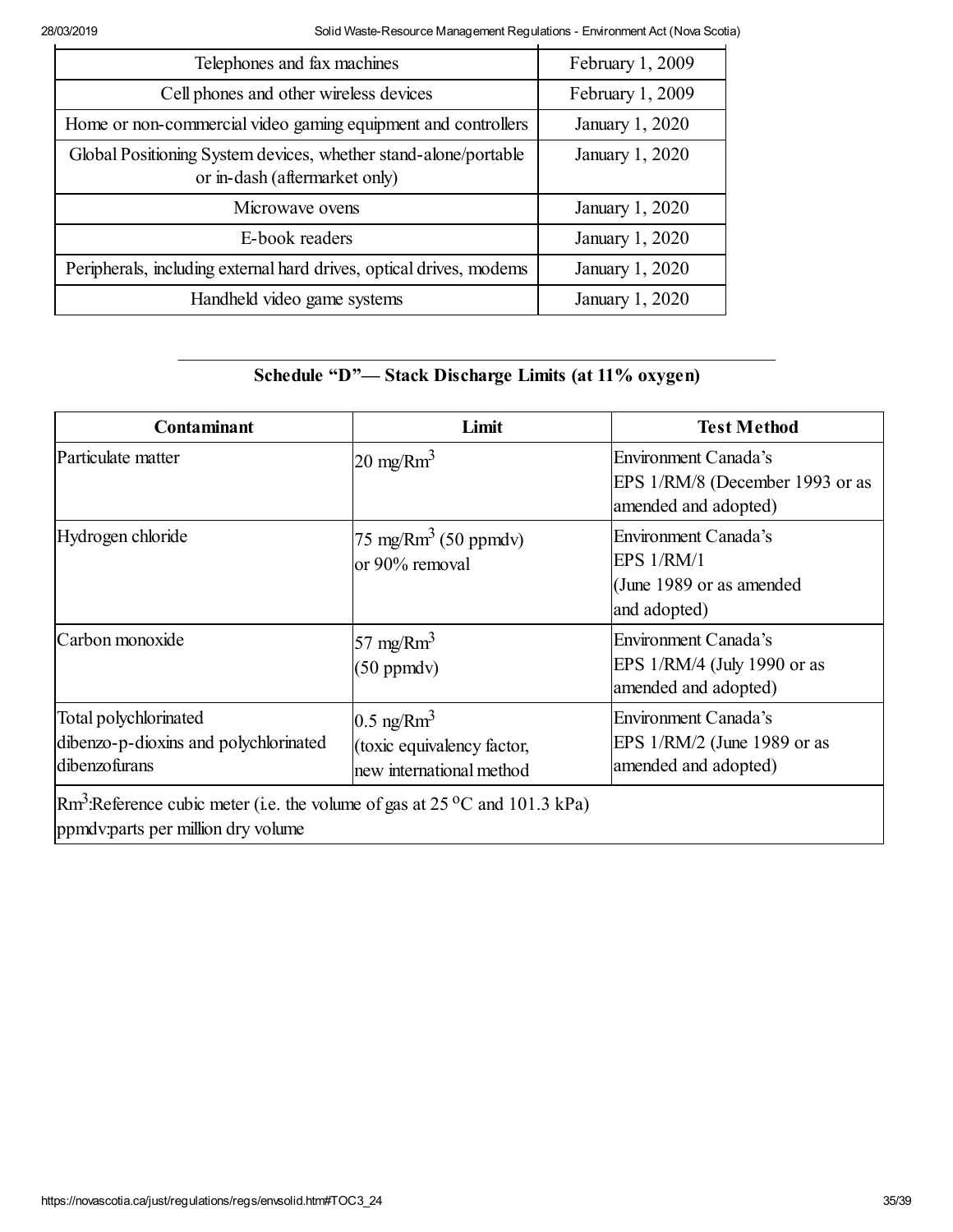# Legislative History Reference Tables

Solid Waste-Resource Management Regulations N.S. Reg. 25/1996 Environment Act

Note: The information in these tables does not form part of the regulations and is compiled by the Office of the *Registrar of Regulations for reference only.*

# **Source Law**

The current consolidation of the *Solid Waste-Resource Management Regulations* made under the *Environment Act*includes all of the following regulations:

| <b>N.S.</b><br><b>Regulation</b> | In force<br>$date*$ | <b>How in force</b> | <b>Royal Gazette</b><br><b>Part II Issue</b> |
|----------------------------------|---------------------|---------------------|----------------------------------------------|
| 25/1996                          | Feb 6, 1996         | date specified      | Feb 16, 1996                                 |
| 34/1996                          | Feb 20, 1996        | date specified      | Mar 15, 1996                                 |
| 167/1996                         | Nov 12, 1996        | date specified      | Dec 6, 1996                                  |
| 63/2000                          | Apr 19, 2000        | date specified      | May 5, 2000                                  |
| 100/2000                         | Jun 1, 2000         | date made           | Jun 30, 2000                                 |
| 24/2002                          | Mar 1, 2002         | date specified      | Mar 22, 2002                                 |
| 61/2007                          | Feb 22, 2007        | date specified      | Mar 16, 2007                                 |
| 172/2016                         | Sep 13, 2016        | date specified      | Sep 30, 2016                                 |
| 124/2018                         | Jul 3, 2018         | date specified      | Jul 20, 2018                                 |
| 8/2019                           | Jan 15, 2019        | date specified      | Feb 1, 2019                                  |
| 26/2019                          | Feb 6, 2019         | date specified      | Mar 1, 2019                                  |

The following regulations are not yet in force and are not included in the current consolidation:

| <b>N.S.</b>       | In force |                     | <b>Royal Gazette</b> |
|-------------------|----------|---------------------|----------------------|
| <b>Regulation</b> | $date*$  | <b>How in force</b> | <b>Part II Issue</b> |

\*See subsection 3(6) of the *Regulations Act* for rules about in force dates of regulations.

# **Amendments by Provision**

| $ad. = added$<br>am. = amended | $fc = fee change$<br>$ra = reassigned$ | $rep. = rep$ ealed<br>rs. = repealed and substituted |
|--------------------------------|----------------------------------------|------------------------------------------------------|
| <b>Provision affected</b>      | <b>How affected</b>                    |                                                      |
|                                |                                        | am. 172/2016 (clause lettering removed)              |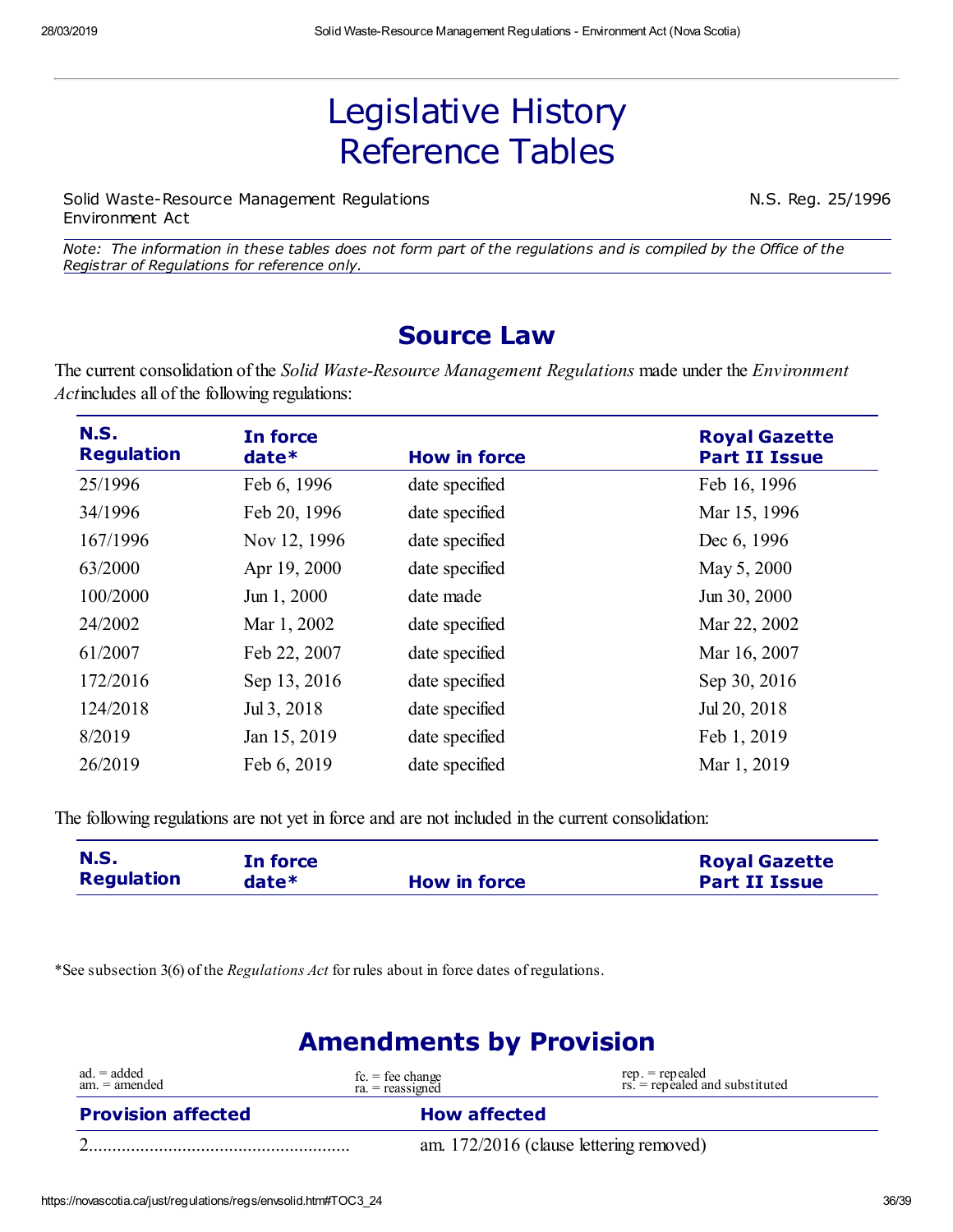| $ad = added$<br>am. = amended        | $fc = fee change$<br>$ra = reassigned$ | $rep. = rep$ ealed<br>rs. = repealed and substituted |
|--------------------------------------|----------------------------------------|------------------------------------------------------|
| <b>Provision affected</b>            | <b>How affected</b>                    |                                                      |
| 2(d) defn. of "backyard composting", |                                        |                                                      |
|                                      | rs. 63/2000                            |                                                      |
|                                      | am. 24/2002                            |                                                      |
| $2(m)$ defn. of "designated"         |                                        |                                                      |
|                                      |                                        |                                                      |
| $2(n)$ defn. of distributer"         | am. 24/2002; rs. 61/2007               |                                                      |
| 2, defin of "energy recovery"        | ad. 8/2019                             |                                                      |
| 2, defin of "incinerator"            | am. 172/2016                           |                                                      |
| $2(qa)$ defn. of "leaf and yard      |                                        |                                                      |
|                                      | ad. 63/2000                            |                                                      |
|                                      | rs. 167/1996                           |                                                      |
| 2(aa) defn. of "retailer"            | ra. as $2(za)$ 24/2002                 |                                                      |
| $2(za)$ defn. of "retailer"          |                                        | ra. from 2(aa) $24/2002$ ; rep. 61/2007              |
| $2(aa)$ defn. of "sale" or "supply". | ad. 24/2002                            |                                                      |
| 2, defn. of "thermal treatment"      | ad. 172/2016                           |                                                      |
| 2, defn. of "waste diversion"        | am. 8/2019                             |                                                      |
|                                      | am. 8/2019                             |                                                      |
|                                      | rep. 124/2018                          |                                                      |
|                                      | ad. 124/2018                           |                                                      |
|                                      | ad. 61/2007                            |                                                      |
|                                      |                                        | am. 34/1996, 172/2016, 8/2019                        |
|                                      | am. 34/1996                            |                                                      |
|                                      | ad. 61/2007                            |                                                      |
|                                      | rs. 100/2000                           |                                                      |
|                                      | rs. 100/2000                           |                                                      |
|                                      | rs. 100/2000                           |                                                      |
|                                      | ad. 100/2000                           |                                                      |
|                                      | ad. 167/1996                           |                                                      |
|                                      | rep. 24/2002                           |                                                      |
|                                      | rep. 61/2007                           |                                                      |
|                                      | ad. 24/2002                            |                                                      |
|                                      | rep. 61/2007                           |                                                      |
|                                      | ad. 24/2002                            |                                                      |
|                                      | ad. 61/2007                            |                                                      |
|                                      | ad. 61/2007                            |                                                      |
|                                      | am. 26/2019                            |                                                      |
|                                      | am. 26/2019                            |                                                      |
|                                      | ad. 61/2007                            |                                                      |

https://novascotia.ca/just/regulations/regs/envsolid.htm#TOC3\_24 37/39